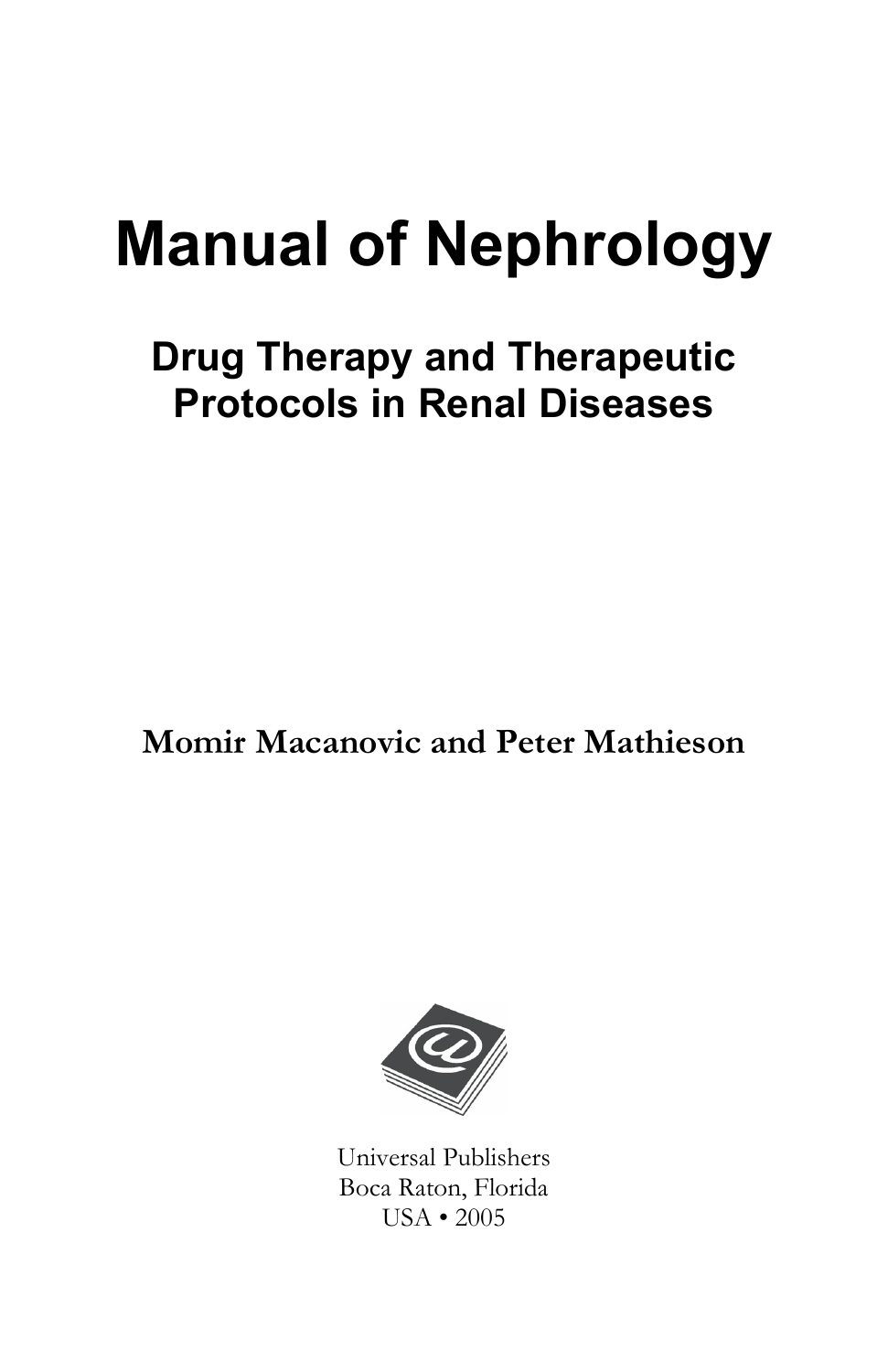*Manual of Nephrology: Drug Therapy and Therapeutic Protocols in Renal Diseases* 

Copyright © 2004 Momir Macanovic and Peter Mathieson All rights reserved.

> Universal Publishers Boca Raton, Florida USA • 2005

ISBN: 1-58112-516-X

www.universal-publishers.com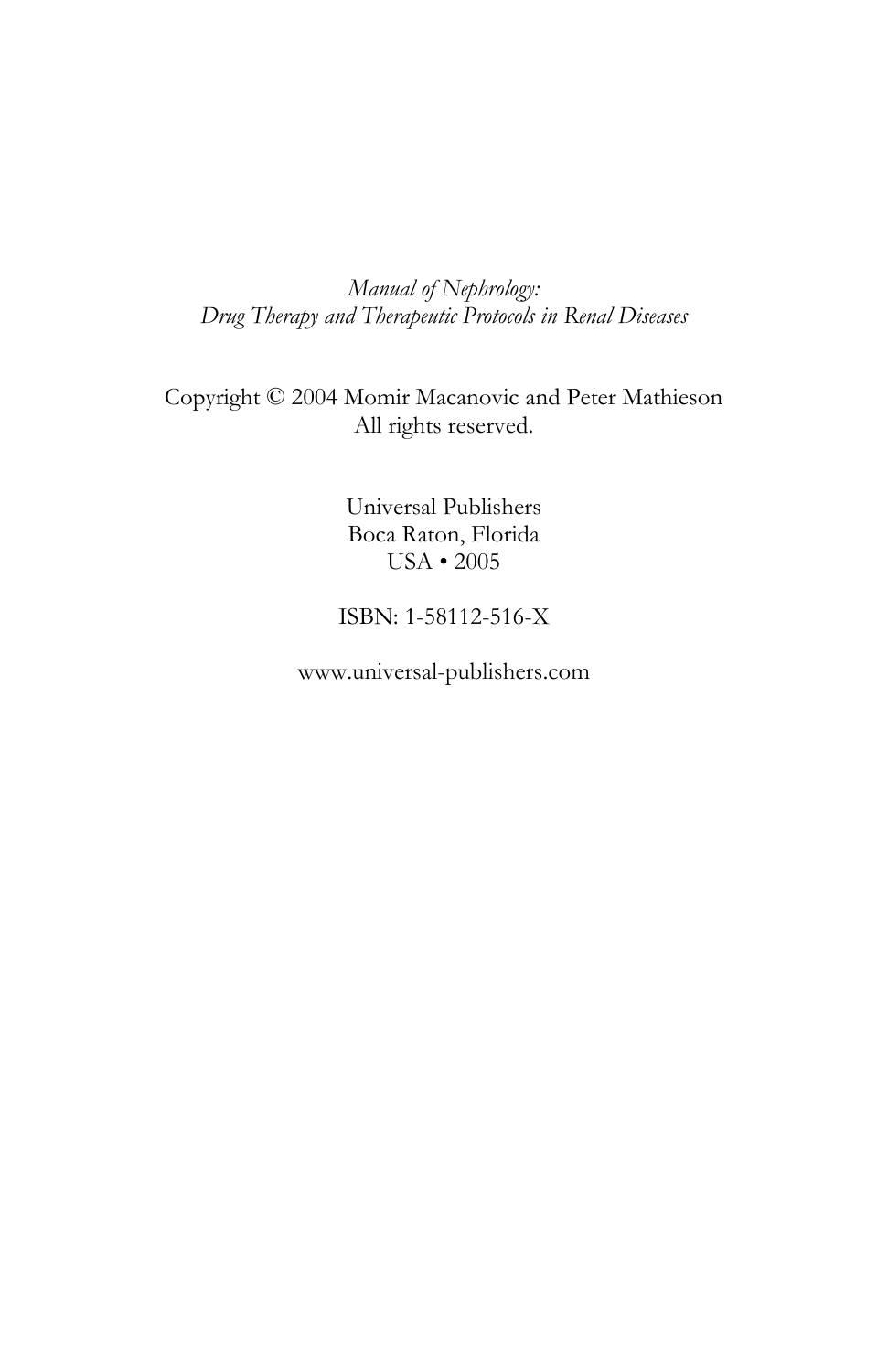## **DISCLAIMER**

This manual contains protocols and guidance documents assembled by the authors during many years of clinical experience in nephrology. Many are not evidence-based but we have found them useful and hope that others will do likewise. All treatments must remain at the discretion of the physician responsible for the patient's care and we can accept no responsibility for the outcomes.

The recommendations were made on the basis of clinical trials wherever possible. In the absence of relevant clinical trials, we used evidence available or our personal experience.

Our aim was to provide a manual for the treatment of the most frequent kidney diseases or disorders related to the practice of Nephrology. The information may be of use to nephrologists, general internists, general practitioners or medical students.

For more comprehensive discussions readers are referred to the more extensive textbooks, some of them were cited in the references.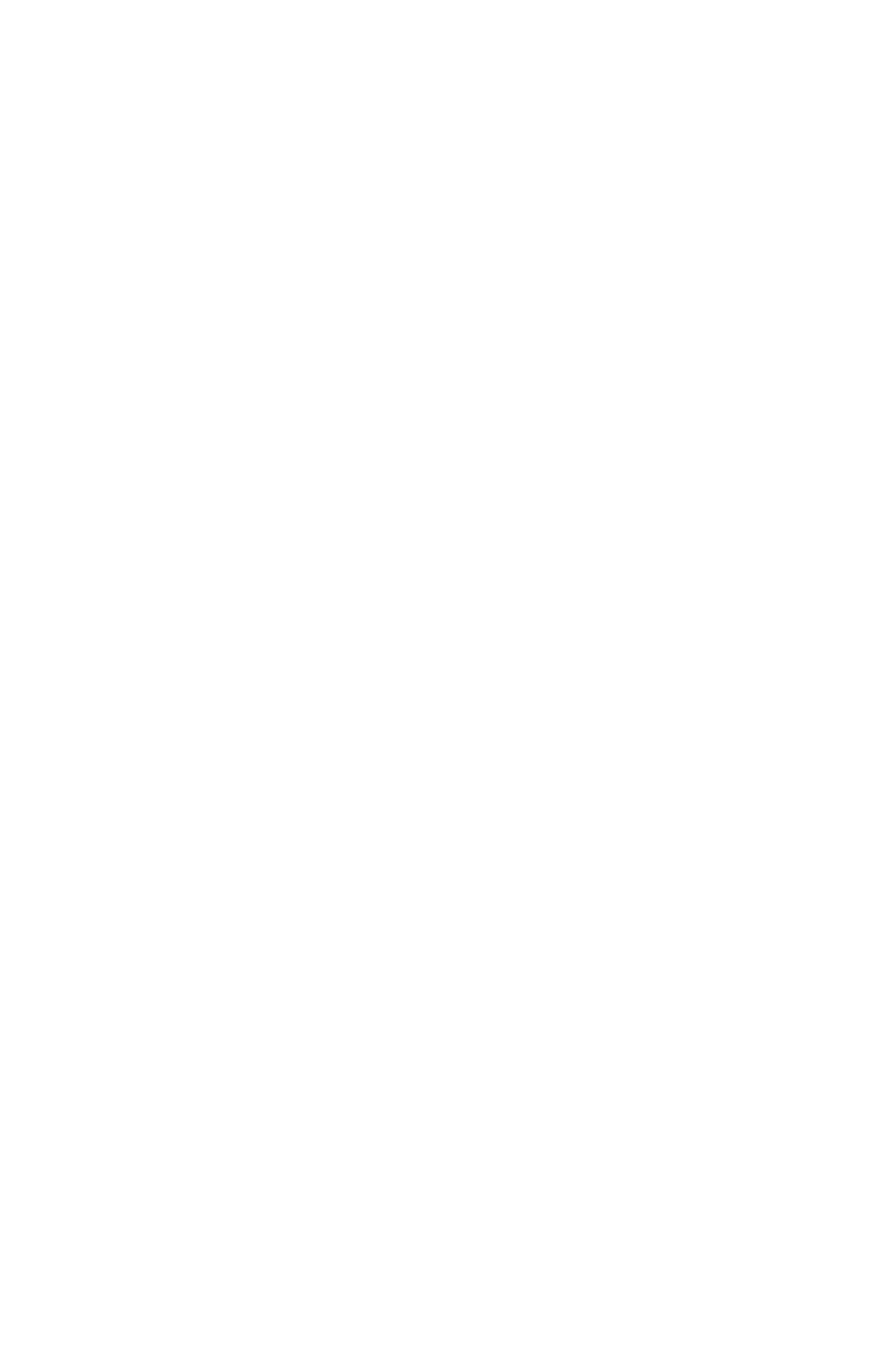## **GLOSSARY, ABBREVIATIONS**

ACEI: angiotensin converting enzyme inhibitor AF: atrial fibrillation APD: automated peritoneal dialysis APTT: activated partial thromboplastin time AIIRA: angiotensin II receptor antagonist ARF: acute renal failure BD: twice daily BSA: body surface area CAPD: continuous ambulatory peritoneal dialysis COPD: chronic obstructive pulmonary disease COX: cyclo-oxygenase CRF: chronic renal failure CVP: central venous pressure D: day DNA: deoxyribonucleic acid DVT: deep vein thrombosis FBC: full blood count FFP: fresh frozen plasma HD: haemodialysis IM: intramuscular INR: international normalised ratio IP: intra-peritoneal IV: intravenous LFTs: liver function tests MI: myocardial infarction MRSA: methicillin resistant staphylococcus aureus NSAID: non-steroidal anti-inflammatory drug OD: once daily PCWP: pulmonary capillary wedge pressure PD: peritoneal dialysis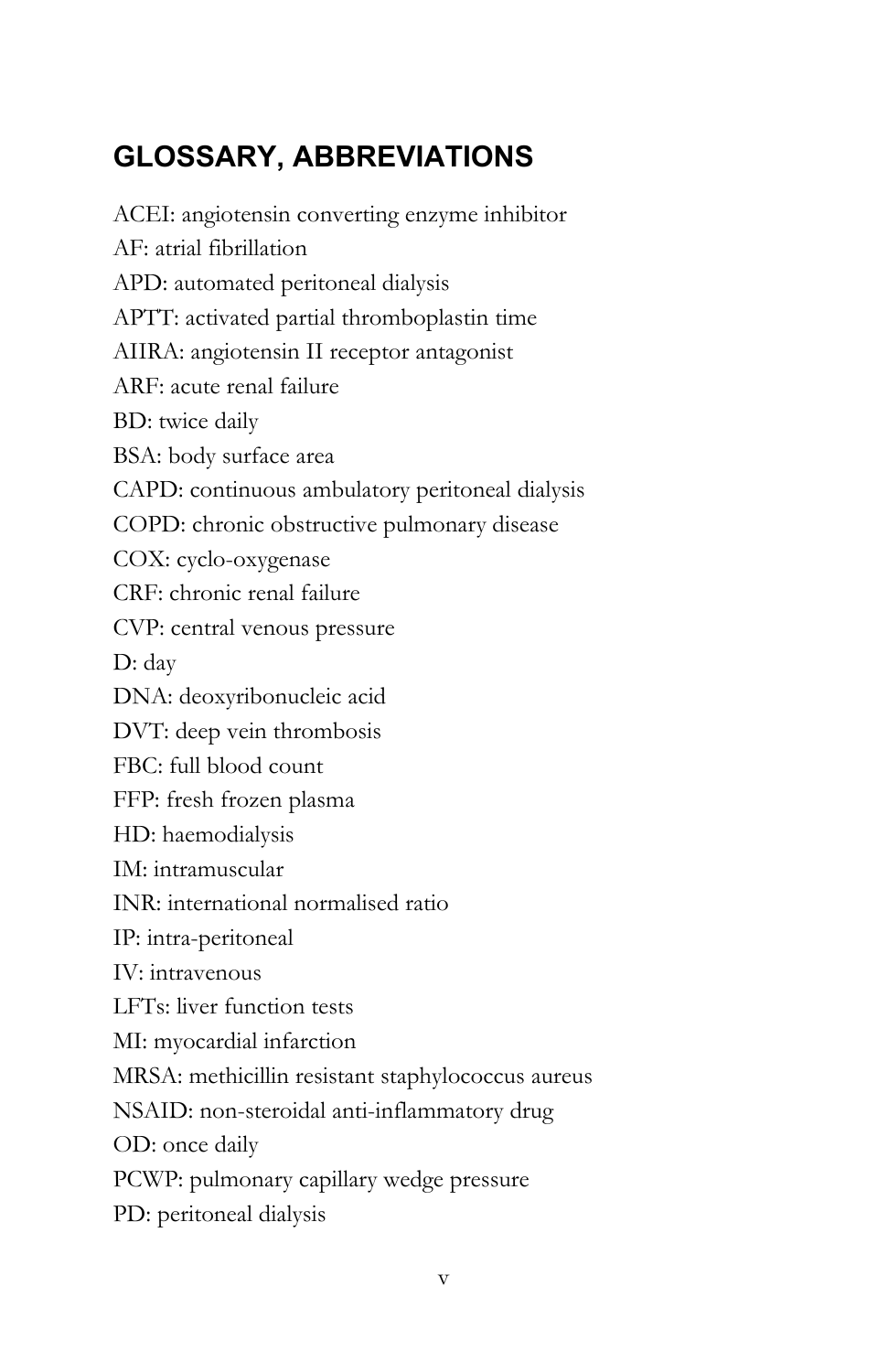PE: pulmonary embolism PO: per os (oral administration) PR: per rectum PT: prothrombin time QDS: four times per day RF: renal failure RI: renal insufficiency rHuEpo: recombinant human erythropoietin SC: subcutaneous TPN: total parenteral nutrition TDS: three times per day U: unit(s)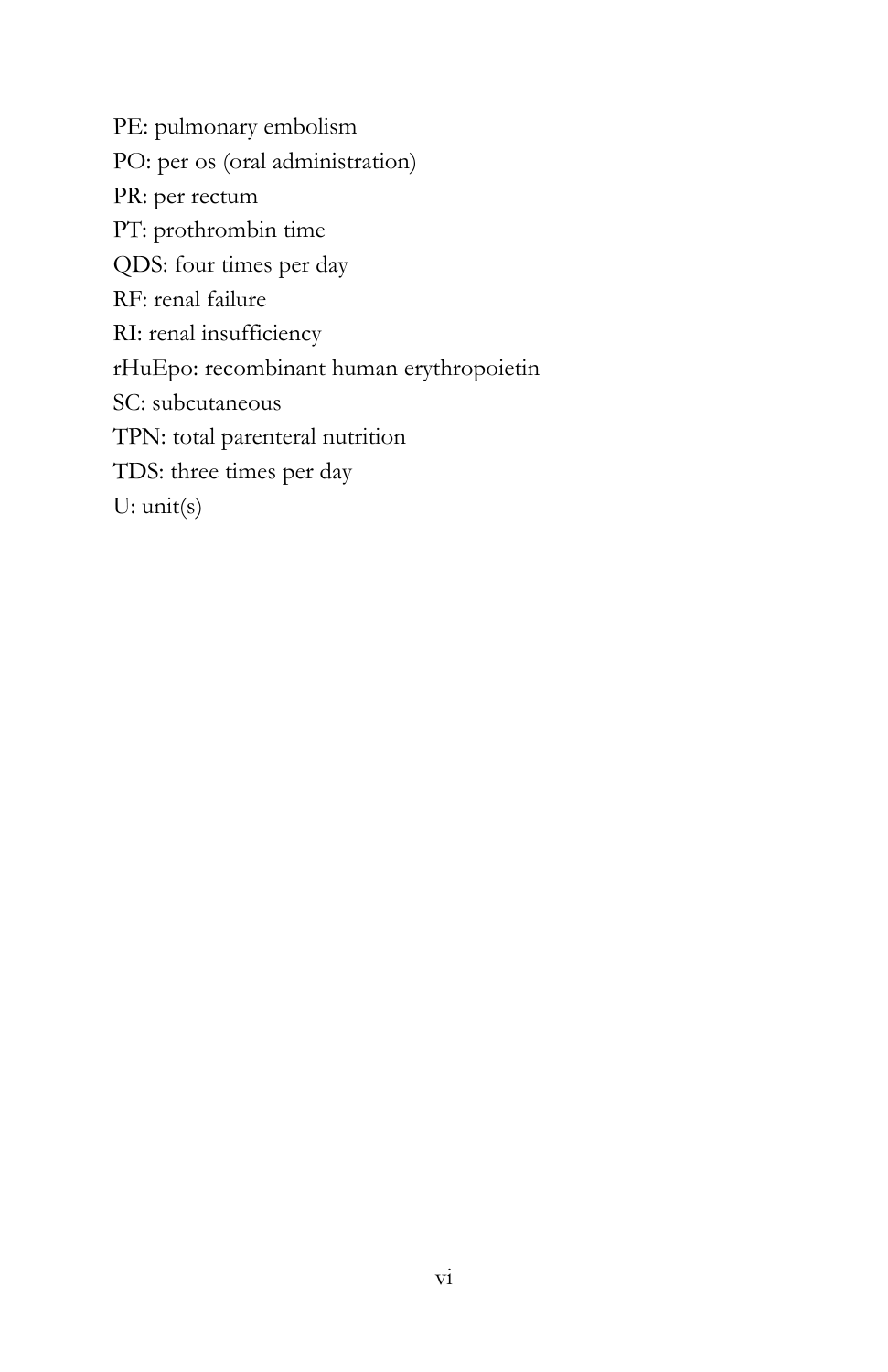## **ACIDOSIS (METABOLIC ACIDOSIS IN CHRONIC RENAL FAILURE, CRF)**

Treatment of metabolic acidosis in CRF with sodium bicarbonate is usually well tolerated, i.e. no increase in sodium retention, no oedema and no hypertension. The aim of the treatment is to maintain plasma bicarbonate > 22 mmol/l. The amount of administered sodium bicarbonate should be appropriate to the bicarbonate deficit and it can be administered as:

- Intravenously (unless fluid overload is also present),  $1.26\%$ isotonic sodium bicarbonate 500 ml or 1000 ml IV infusion (give an amount appropriate to the bicarbonate deficit).
- Orally, in chronic metabolic acidosis sodium bicarbonate can be given as 600 mg capsules or 500 mg tablets up to 3 g/d PO
- The best method to correct metabolic acidosis in patients on dialysis is to increase dialysate bicarbonate concentration up to 40 mmol/l
- In an emergency, 8.4% sodium bicarbonate solution (50 mmol) 50 ml IV over 30 min or 1 ml/kg body weight can be used, but 1.26% sodium bicarbonate is preferable because of the danger of overdosing.

## **ACUTELY DISTURBED PATIENT**

- Haloperidol may be given orally in a range of 1.5 to 3 mg bd to tds. The IM or IV dose is 2 to 10 mg depending on the clinical manifestations and should be adjusted according to response.
- Diazepam 2 to 5 mg orally (preferably) is the alternative; it can be given parenterally up to 10 mg IM or as slow IV infusion. Parenteral use must be with caution as respiratory depression can occur. The reversal agent Flumazenil should be available.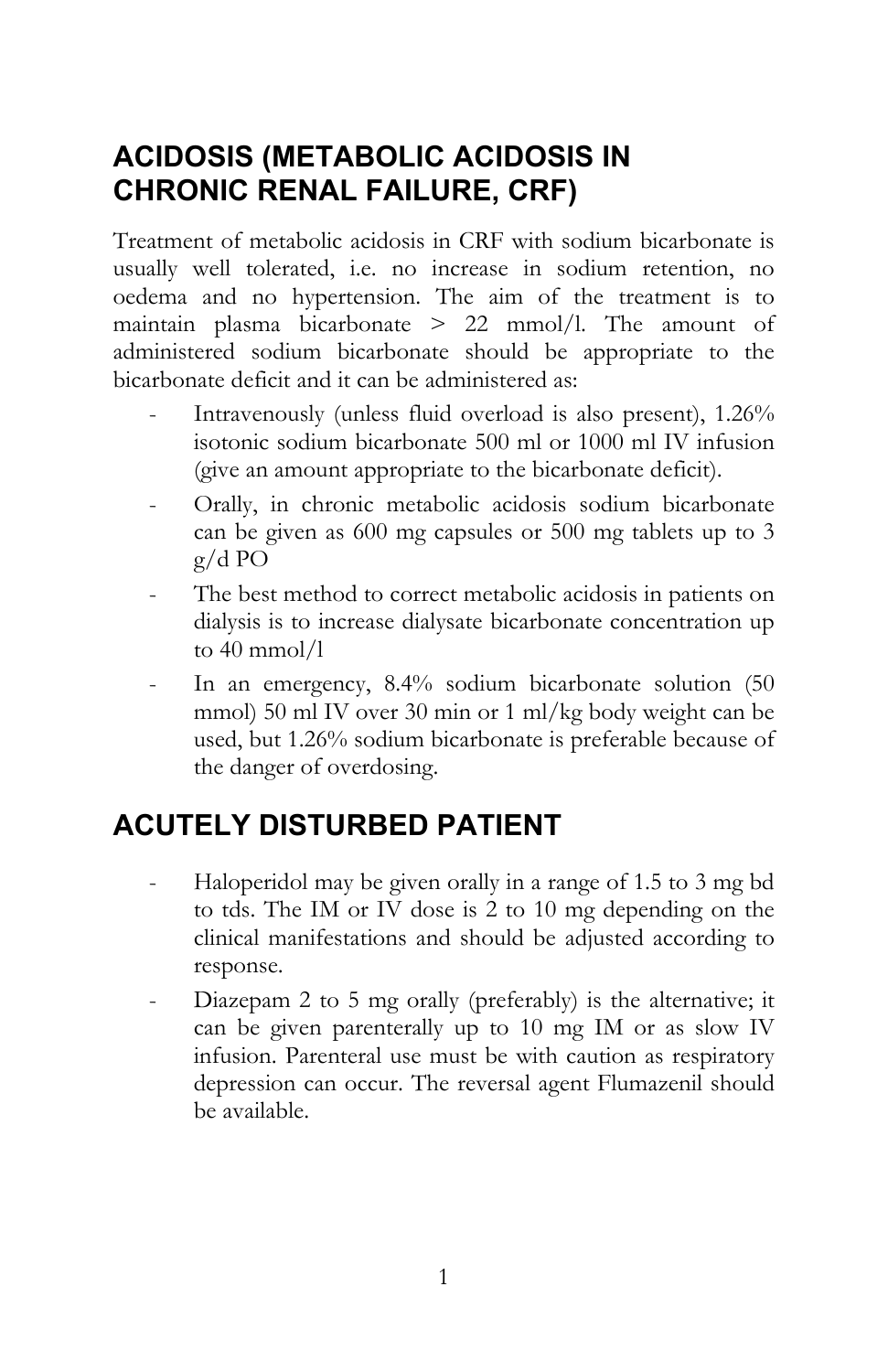## **ACUTE RENAL FAILURE (ARF)**

The aetiology should be sought and if possible identified in order to apply specific treatment for prerenal hypovolemia, specific parenchymal renal disease or post renal obstruction. Ultrasound scan of kidneys and bladder may exclude acute on chronic renal failure or post renal obstruction. If intrinsic renal parenchymal disease is suspected as a cause of ARF and if the diagnosis of acute tubular necrosis is not clear from clinical presentation, renal biopsy should be done (may be urgent, and urgent transfer to a specialist renal unit should be considered). Heavy proteinuria and/or haematuria on dipstick testing of the urine suggest glomerular disease. Urgent serological tests for systemic diseases that can present with ARF should be undertaken (eg anti-neutrophil cytoplasm autoantibody, ANCA, for small vessel vasculitis; anti-glomerular basement membrane antibodies for Goodpasture's disease; anti-double stranded DNA antibodies for systemic lupus erythematosus; serum complement C3 and C4 for immune complex disease or complement deficiency). However, if clinical features are suggestive, specialist renal advice should be sought without waiting for results of these laboratory investigations.

Pre-renal ARF requires aggressive correction of hypovolaemia with fluid replacement. The volume of replacement fluid = previous 24 h urine output + estimated loss of fluid by diarrhoea, vomiting etc. + insensible loss (500 ml, more if febrile or in hot climate). Colloid or crystalloid solutions may be used to achieve normovolaemia confirmed by clinical signs and central venous pressure (CVP). The choice of replacement fluid should ideally be guided by information about the type(s) of fluid lost. Remember that loss of water alone is uncommon so that dextrose solutions alone are rarely adequate for replacement: some additional salt is usually required.

In patients with volume depletion begin with 500 mL of isotonic saline IV within  $30 - 60$  minutes. Repeat infusion of the same volume once or twice until urine output of  $1 - 2$  mL/min is achieved and then give IV fluid on basis of urine output. Measure central venous pressure CVP (if possible).

Diuretics do not prevent acute renal failure and the role of dopamine is very controversial. In the early phase of ARF, assuming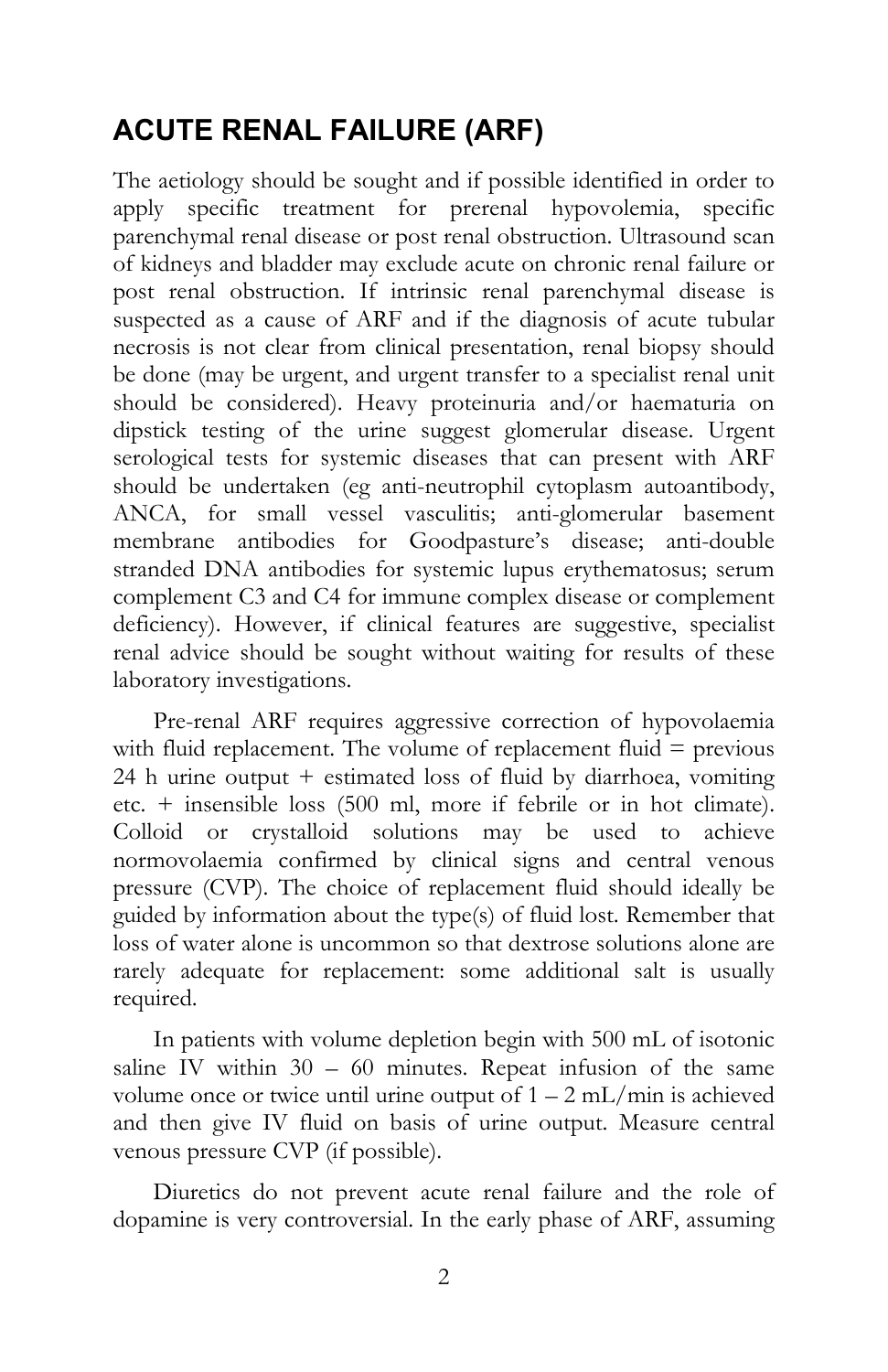hypovolemia has been corrected; an oliguric patient may be given one of the diuretics:

- Frusemide bolus 40–250 mg slowly IV or 10-40 mg/hour IV infusion. This may increase urine volume to a useful extent but should not be repeated if it fails to do so.
- Bumetanide 1 mg PO/IV or
- Torasemide 5-40 mg PO.

Catheterization for assessment of hourly urine output is necessary. Take out catheter as soon as oliguria confirmed. The catheter is a source of infection.

Renal dose of dopamine 2–5 µg/kg/min IV is still controversial.

Pulmonary oedema, acidosis and/or hyperkalaemia not responsive to conservative treatment may require dialysis (see also "Hyperkalaemia"). Dialysis options are:

- One of many varieties of continuous renal replacement therapies
- Haemodialysis (daily or alternate day)
- Peritoneal dialysis

Choice of treatment is dependent upon various factors including availability, expertise of staff, haemodynamic stability of the patient, vascular access; whether the primary need is fluid removal or solute removal or both, etc.

Treatment of specific metabolic disorders are described elsewhere (See hyperkalemia, metabolic acidosis etc.).

Avoid nephrotoxic drugs: NSAIDs, aminoglycosides, ACEI. Aminoglycoside antibiotics can be used if essential, but dosage and frequency of administration should be adjusted for loss of excretory renal capacity. As a general principle, loading doses should be as normal, but maintenance doses need to be smaller and/or less frequent.

If the cause of ARF is acute interstitial nephritis, any offending medication or therapy must be discontinued. Steroids have been used (with no controlled trials) either as pulse IV methylprednisolone 500–1000 mg/d for 3–4 days or short courses of prednisolone 60 mg od PO for 2 weeks with a rapid taper (See Interstitial nephritis).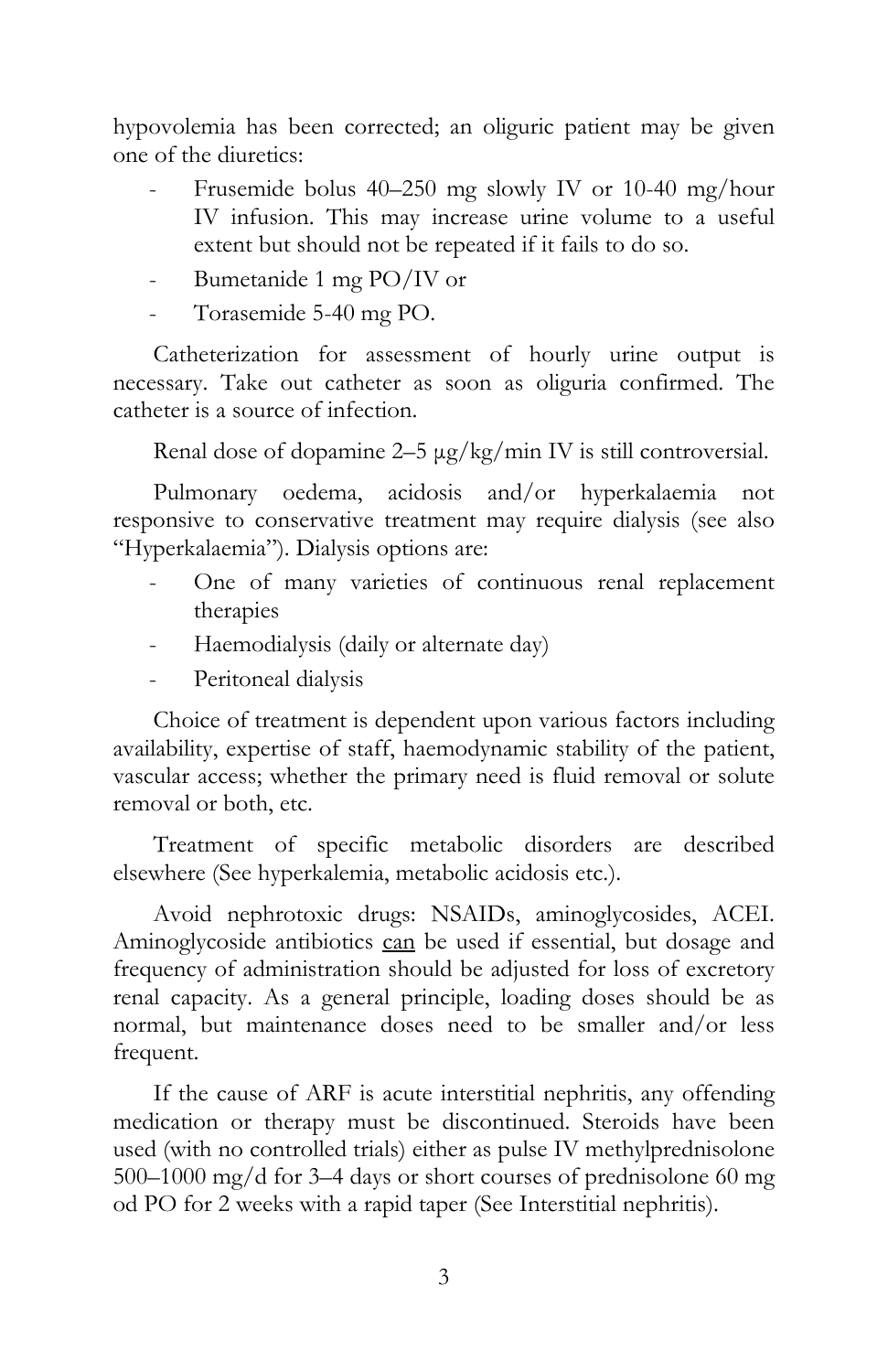Glomerulonephritis (GN) may be isolated or part of a systemic disease. Cellular casts and/or large numbers of dysmorphic red blood cells in the urinary sediment suggest GN. Renal biopsy is required to establish the nature of the glomerular lesion (see "Glomerulonephritis").

Treatment of post renal ARF is relief of obstruction and the prognosis depends upon the cause of the obstruction and the duration of impaired urinary drainage. Bladder outflow obstruction can be relieved by urethral or suprapubic bladder catheterization, obstruction higher up the urinary tract may require percutaneous nephrostomy and/or ureteric stents.

Proper nutrition and diet high in protein and calories must be assured, orally if possible. Gastric or jejunal feeding tube or TPN may be required.

As for other patients requiring Intensive care, consider gastric protection with proton pump inhibitor omeprazole 10-40 mg daily PO or H2 antagonist ranitidine 150 mg bd PO, or 50 mg bd IM or 50 mg diluted in 20 ml 5% Glucose or 0.9% saline IV slowly over 2 minutes. These may reduce the risk of gastrointestinal hemorrhage.

## **ADULT POLYCYSTIC KIDNEY DISEASE (APCKD)**

#### **Cyst drainage**

Direct reduction of cyst size by percutaneous aspiration, aspiration with sclerosis, or surgical drainage has been effectively used to relieve severe or refractory pain; there is, however, no evidence that these measures improve renal function or delay the rate of disease progression.

#### **Hypertension in APCKD patient**

Patients with hypertension and APCKD generally respond well to ACE inhibitors. In addition to lowering systemic pressures, ACE inhibitor therapy also can reverse left ventricular hypertrophy. The aim of antihypertensive therapy should be to lower the blood pressure to 130-140/80-85 mm Hg, similar to that in patients with essential hypertension.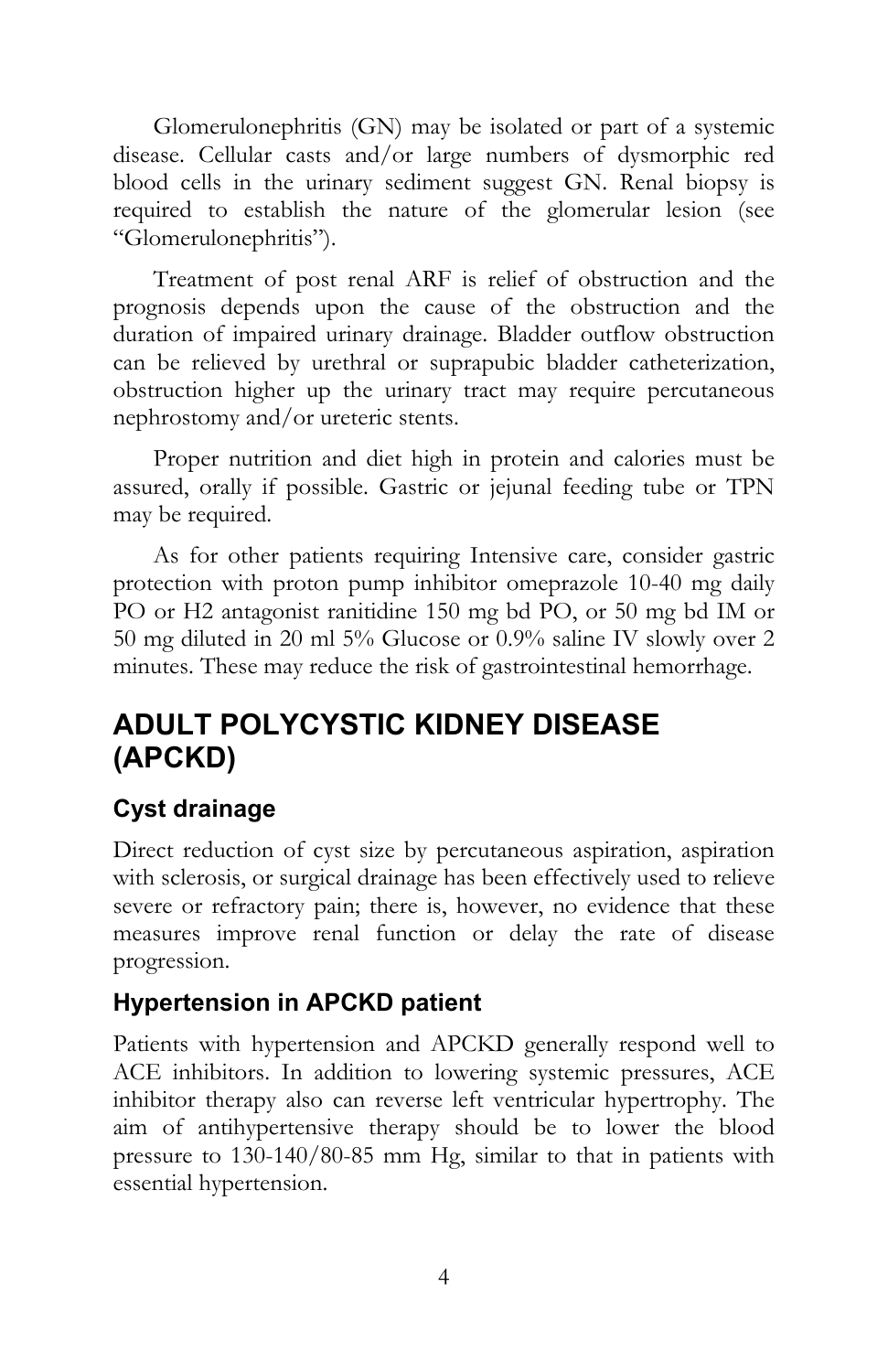#### **Pain in APCKD**

NSAIDs (nonselective inhibitors of both COX-1 and COX-2 and selective COX-2 inhibitors) could be given for 3-5 days with good hydration, but this is controversial. Opiate analgaesia may be required: start with mildest. Remember that opiate drugs and their metabolites accumulate in patients with impaired excretory renal function: this is a particular problem with pethidine, and to a lesser extent with codeine. Hydromorphone is a useful analgaesic in patients with renal impairment.

#### **Protein restriction**

There are conflicting findings on the efficacy of a low protein diet (0.6 to 0.7 g/kg per day). At present, we do not recommend restriction of protein intake below 1 to 1.1 g/kg per day in patients with APCKD given the limited evidence of benefit.

#### **Renal replacement therapy**

Patients with APCKD who progress to end-stage renal disease require renal replacement therapy. In general, such patients have equivalent or perhaps better overall outcomes with any renal replacement therapy compared to non-APCKD patients. Patients are most commonly treated with hemodialysis or undergo renal transplantation. Peritoneal dialysis is less commonly performed. This is due in part to the reduced intraabdominal space available for effective peritoneal exchange in the presence of massively enlarged kidneys. Nevertheless, some centres have found that peritoneal dialysis is well tolerated and results in no specific difficulties in the patient with APCKD requiring renal replacement therapy. Some patients require pretransplant native nephrectomy to better accommodate the graft.

#### **Urinary Tract Infection in APCKD**

Patients with pyuria and positive urine cultures should be treated according to the result of antibiotic sensitivity testing. The most frequently used oral drugs are amoxicillin (250 or 500 mg tds PO); trimethoprim 200 mg bd PO (causes an artefactual rise in plasma creatinine due to inhibition of tubular secretion of creatinine); ciprofloxacin 250 or 500 mg bd PO. If parenteral antibiotic therapy is indicated an alternative is gentamicin single dose 180 mg od IM/IV over 3 min, followed by maintenance dose adjusted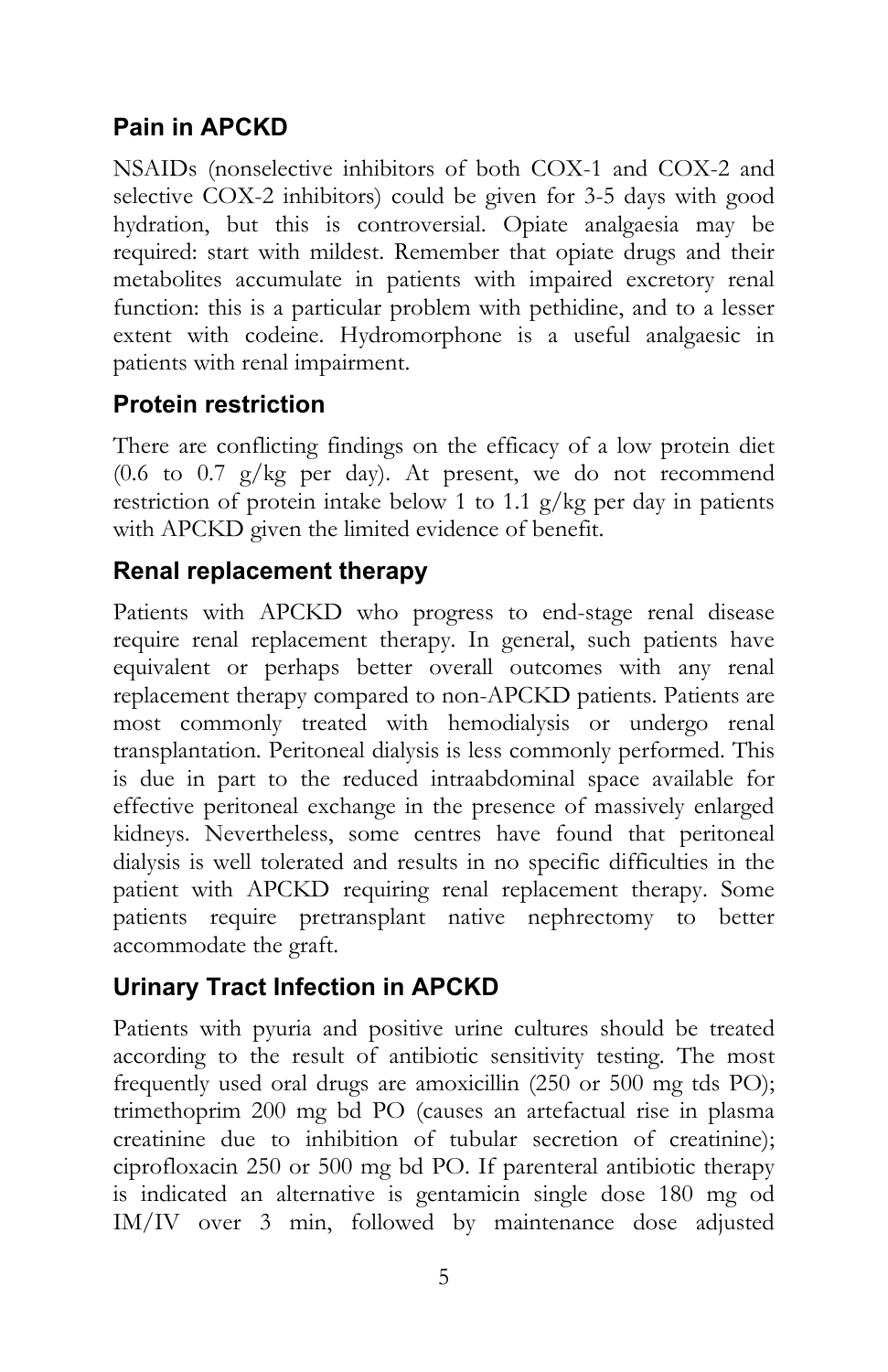according to renal function and regular measurement of gentamicin levels in blood. Treatment duration 10–14 days (see Urinary tract infections).

In complicated urinary tract infection (infected cyst) use antibiotics that penetrate cyst such as quinolones (ciprofloxacin 500 mg bd PO or 400 mg bd IV), trimethoprim (200 mg bd PO), cotrimoxazole (960 mg bd PO) or chloramphenicol 250 mg qds PO or 50 mg/kg/d IV). Chloramphenicol is reserved for treatment of lifethreatening conditions.

If infection is due to streptococci or staphylococci use Vancomycin 1 g/d slow IV over 100 min, trough blood level should not be  $> 10$  mg/dl; or Erythromycin 250 – 500 mg qds PO or  $25 - 50$ mg/kg/d either by continuous infusion or in divided doses every 6 h.

If infection is due to anaerobic microorganisms use Metronidazole 500 mg tds PO or in severe infection 500 mg tds IV.

Cyst infection needs treatment for at least 4–6 weeks. Surgical drainage is indicated if perinephric abscess develops.

Nephrectomy is indicated in patients with severe infection refractory to antibiotic therapy and also in some patients who will undergo renal transplantation to minimize recidivant infection during immunosuppressive therapy.

## **ANALGAESICS**

Aspirin, enteric-coated aspirin, buffered aspirin: 75-300 mg up to 4 times/day.

In addition, low dose aspirin is often used for vascular protection (75 mg daily is convenient because of the availability of this tablet size as paediatric aspirin; even lower doses may be equally effective).

Avoid all NSAIDs when there is an increased risk of gastro-intestinal bleeding. In mild renal impairment use the lowest effective dose and monitor renal function, sodium and water retention. If used, the dosage is as follows:

Ibuprofen 1.2–2.4 g/day in 3-4 divided doses

Indomethacin  $50 - 200$  mg/day in 3-4 divided doses

Diclofenac (Voltarol) 75–120 mg/day in 3-4 divided doses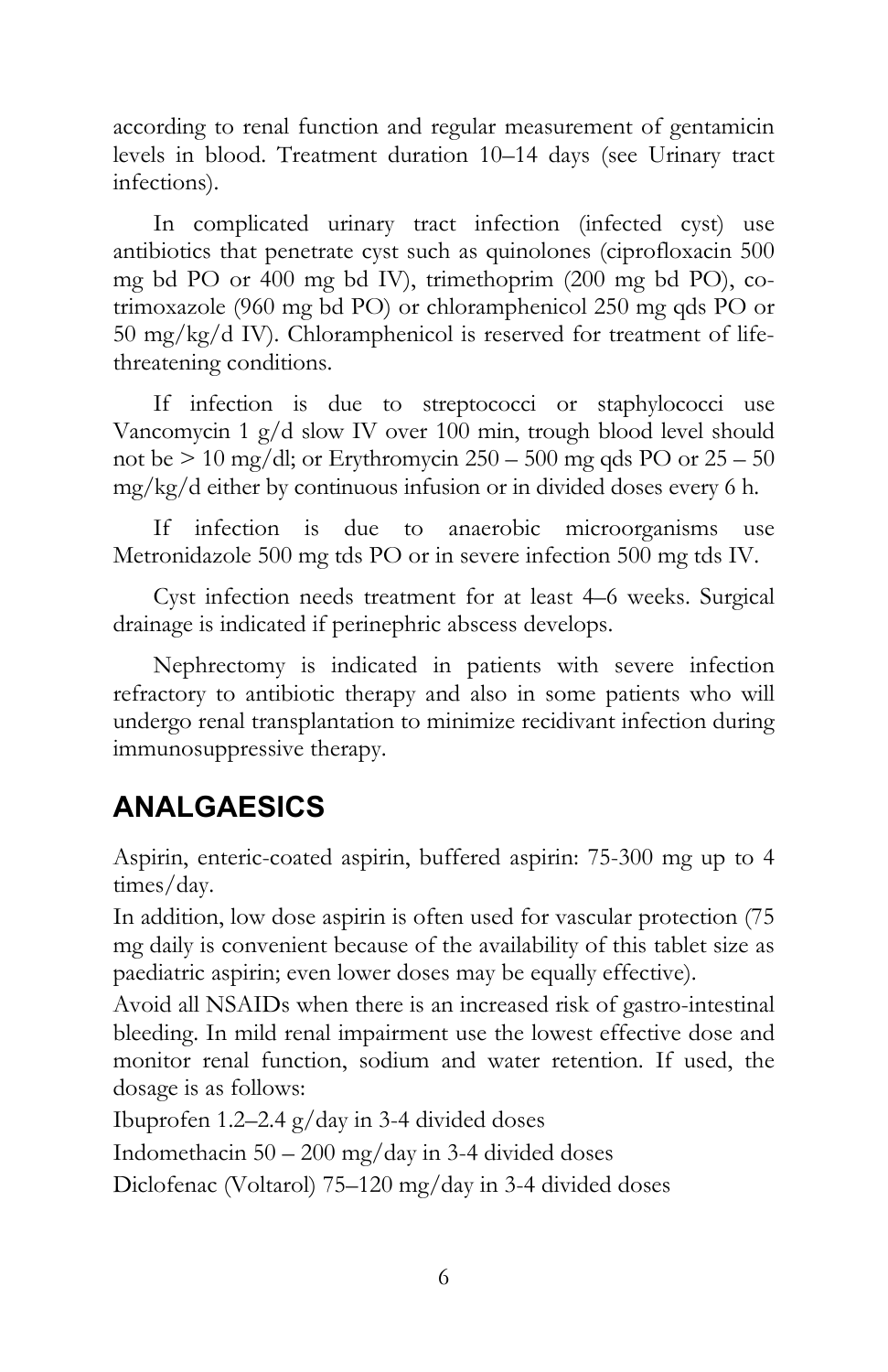#### **Others:**

Paracetamol (acetaminophen) 1 g every 4-6 hours, max. 4 g daily Co-dydramol 1-2 tablets every 4-6 hours, max. 8 tablets daily

Co-proxamol 2 tablets 3-4 times daily, max. 8 tablets daily

Co-codamol 30/500 1-2 tablets every 4 hours, max. 8 tablets daily

Codeine and its metabolites may accumulate in renal failure, so be aware of insidious onset of respiratory depression or other opiate adverse effects.

Tramadol 50 mg–100 mg, max 400 mg daily PO; 50 mg by IM or IV injection

Pethidine may accumulate in renal failure, therefore morphine is preferable. Morphine sulphate SC/IM injections 10 mg every 4 hours. For IV injection use ½ of IM dose.

Morphine oral solutions: eg Oramorph 10 mg/5 ml. Morphine tablets: eg Sevredol tbl 10 mg every 4 hours.

Hydromorphone (Palladone) is particularly useful in patients with renal disease, including those on dialysis. Capsule sizes are 1.3 mg or 2.6 mg and the drug must be given at 4 hourly intervals. Dose can be escalated to achieve pain control.

Fentanyl patches (self-adhesive patches delivering transcutaneous drug) provide a convenient form of administration of continuous potent analgaesic. Patches are available in a range of doses and typically last for 72 hours.

## **ANAPHYLACTIC SHOCK**

Adrenaline (epinephrine) 1:1000, 0.3-0.5 ml IM is preferred route since absorption more reliable than via SC route. IV administration of adrenaline (epinephrine) 0.5–1 mL of 1:10,000 solution is reserved for dire emergencies. Adrenaline injection can be repeated every 5-10 minutes until recovered (according to pulse, BP, respiratory function).

Chlorpheniramine maleate (Piriton) 10 mg IM/IV

Hydrocortisone 200 mg IV. Dose can be repeated after 6 h.

Oxygen at 100% 12 L/hour

If patient is hypotensive/hypovolemic (BP<90 mm Hg) give IV infusion of 500 ml 0.9% saline or 500 ml colloid (eg Haemaccel) over 15 min.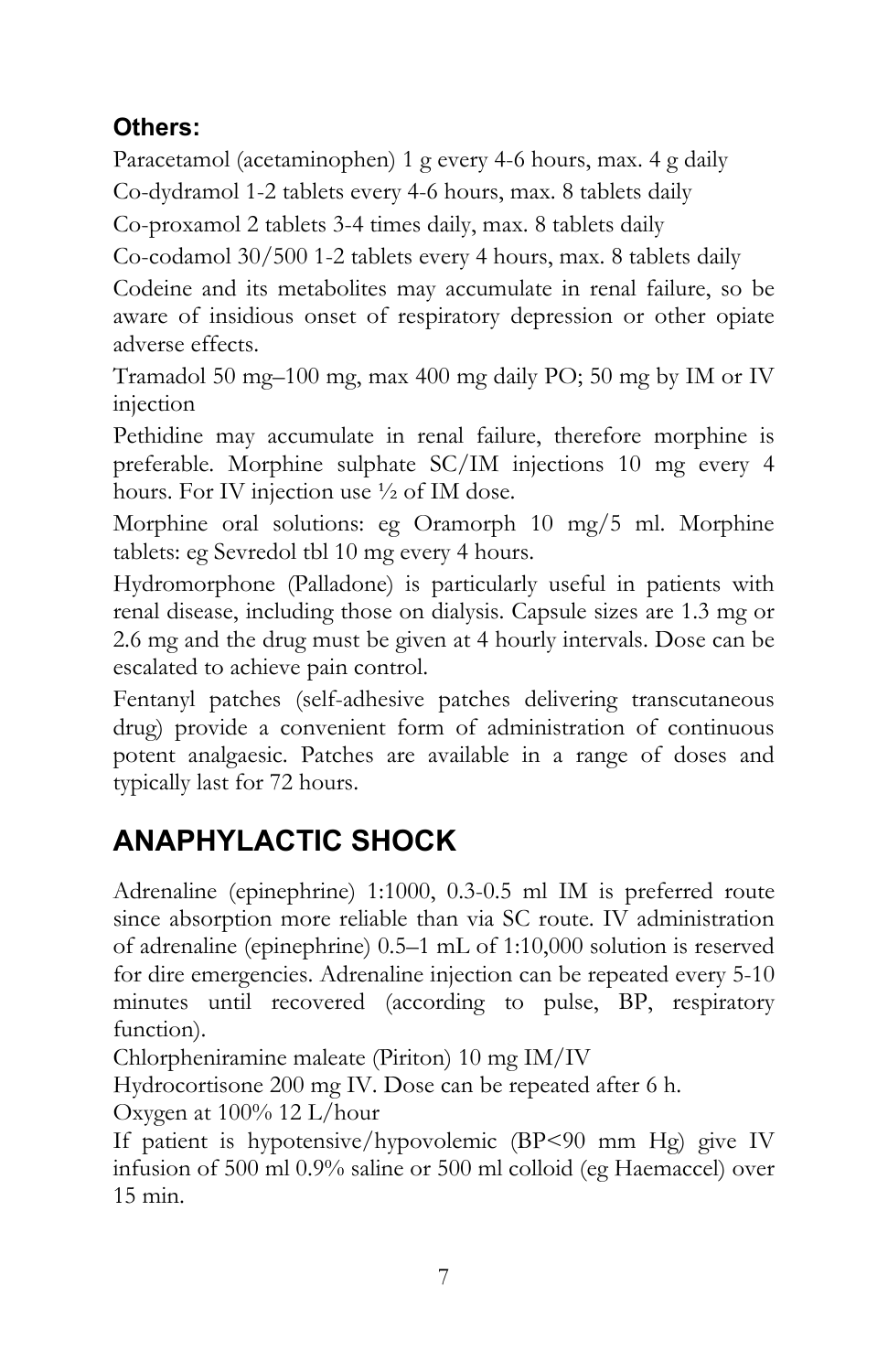## **ANTICOAGULATION**

Many patients with renal disease are taking aspirin or anticoagulants and the general principles are similar to those in non-renal patients. Low molecular weight heparins should be used with caution in patients with impaired renal function.

#### **Anticardiolipin antibodies**

Patients with anticardiolipin antibodies who have a history of venous or arterial thrombosis should be anticoagulated for at least 12 months and preferably for life and/or the duration of antibody positivity.

#### **Anticoagulation regimen before surgery**

Risks associated with temporary cessation of anticoagulation depend upon the original reason for anticoagulation: risks are highest for patients with prosthetic heart valves in whom anticoagulation should be maintained, even at lower intensity, if possible. By contrast, anticoagulation for reasons associated with haemodialysis access patency can usually be temporarily interrupted without difficulty.

Where reversal of anticoagulation is deemed essential: if INR is 2-3, discontinue warfarin 4 days before surgery. Aim for INR less than 1.5 on the day of surgery. If one day before operation INR is >1.8 give 1 mg vitamin K SC and check INR 24 hours later. If INR is still high on the day of operation, give 3 units of fresh frozen plasma (FFP), it will have an effect that may last for 10 hours.

If patient is on IV heparin: stop heparin six hours before surgery. Delay heparin injections/infusions for 12 hours after surgery.

If patient was on warfarin, re-start warfarin as soon as possible after surgery. Administration of vitamin K renders patients more difficult to adequately re-anticoagulate so should be avoided if possible.

#### **Heparin infusion**

Check PT and APTT. Initiate therapy with 5000 u heparin IV over 5 minutes followed by heparin 1000 u/hr. Add 25,000 u heparin to 50 ml isotonic saline to have heparin 500 u/ml in a syringe pump. Start at 1000 units per hour (2 ml/h).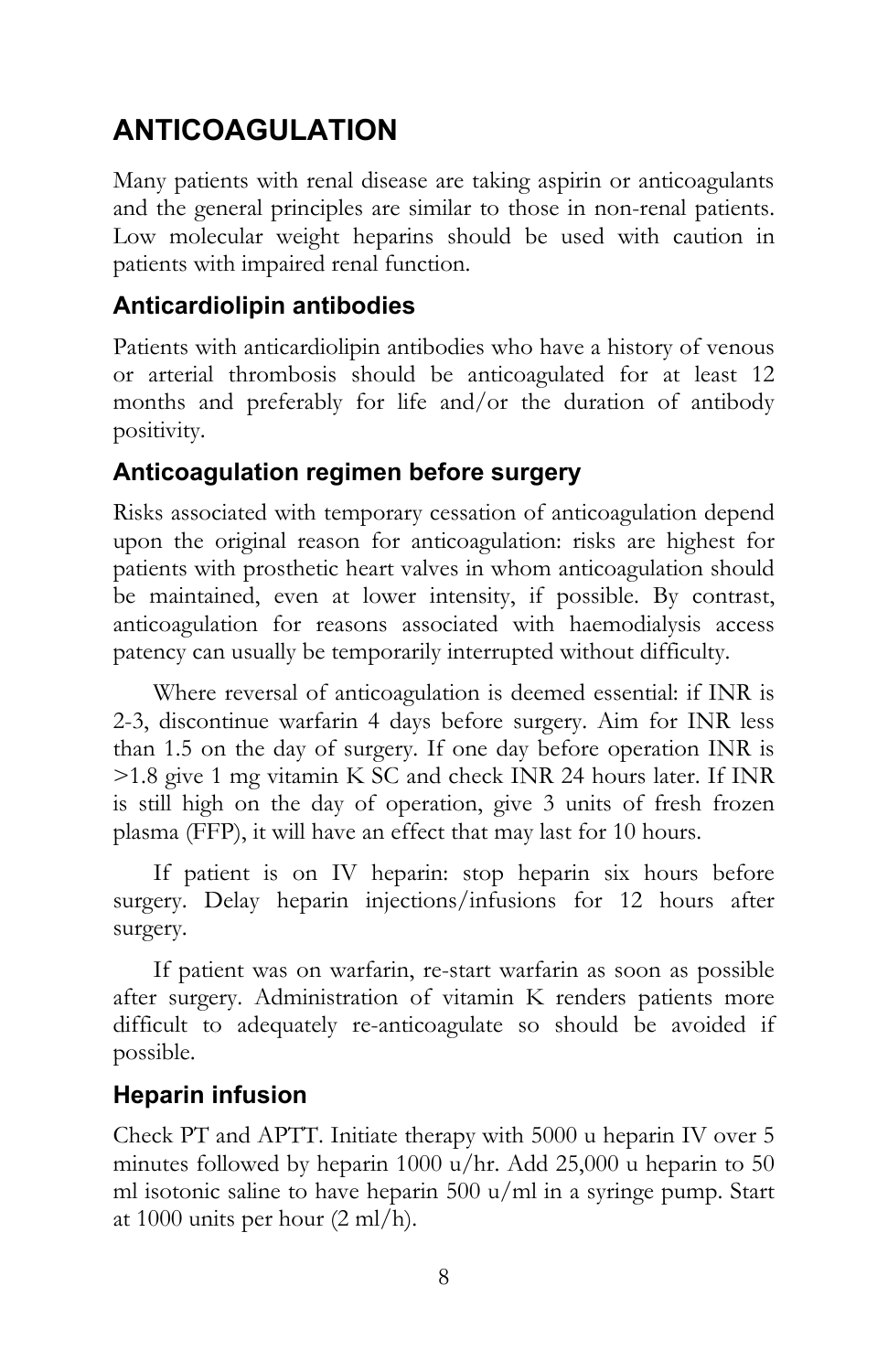Check APTT 6 hours after starting heparin infusion or 6 hours after adjusting the dose. Aim for APTT ratio 1.8-2.5. Adjust the dose as follows:

| <b>APTT</b> ratio | Change rate u/h by |
|-------------------|--------------------|
| $5.1 - 7$         | $-500$             |
| $4.1 - 5$         | $-300$             |
| $3.1 - 4$         | $-100$             |
| $2.6 - 3$         | $-50$              |
| $1.5 - 2.5$       |                    |
| $1.2 - 1.4$       | $+200$             |
| < 1.2             | $+400$             |
|                   |                    |

– Means reduce the dose by…

+ Means increase the dose by….

Start warfarin the same day. Heparin therapy is overlapped with warfarin for a minimum of 5 days; heparin should be discontinued on 4th or 5th day provided that the INR is in therapeutic range (eg for venous thromboembolism INR 2.0-3.0).

#### **Prophylactic anticoagulation**

*Routine prophylaxis for surgical/medical patients*: Unfractionated **heparin** SC 5000 u every 12 hours for 7 days or until patient is ambulant.

Low molecular weight heparins are as effective and safe as unfractionated heparin in the prevention of venous thromboembolism. The standard prophylactic regimen does not require monitoring. In severe renal impairment, the risk of bleeding during heparin treatment is increased and low molecular weight heparins are best avoided.

Enoxaparin (Clexane) subcutaneous injections for prophylaxis of DVT especially in *surgical patients*:

moderate risk: 20 mg (2000 units) approx. 2 hours before surgery then 20 mg (2000 units) every 24 hours for 7-10 days

high risk: 40 mg (4000 units) 12 hours before surgery then 40 mg (4000 units) every 24 hours for 7-10 days.

*Prophylaxis of DVT in medical patients:* 40 mg (4000 units) every 24 hours for at least 6 days until patient ambulant (max.14 days).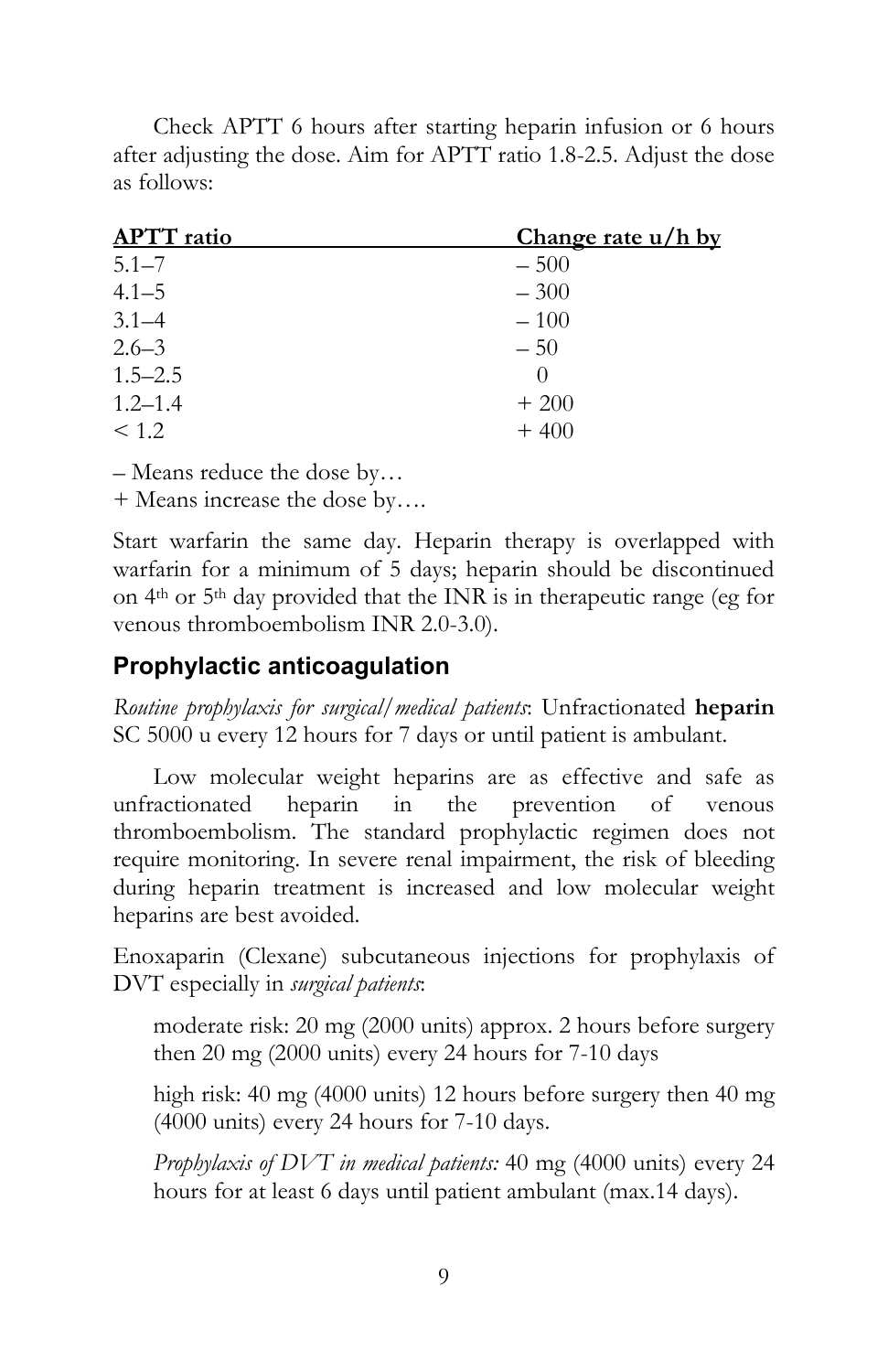Deltaparin sodium (Fragmin) subcutaneous injections for *prophylaxis of DVT*:

moderate risk: 2500 units 1-2 hours before surgery, then 2500 units every 24 hours for 5-7 days

high risk: 2500 units 1-2 hours before surgery; then 2500 units twice daily (or 5000 units once daily).

Compression stockings and ambulation are basic measures that complement the medication.

#### **Pulmonary embolism (PE) and deep vein thrombosis (DVT)**

In addition to specific procedures: oxygen 100% (unless COPD) and pain relief (morphine 10 mg IV), anticoagulate with standard unfractionated heparin (see above) followed by warfarin.

Patients with a single episode of DVT or PE should receive warfarin for 6 months; those with recurrent thrombosis or embolism or atrial fibrillation may require prolonged therapy and in those with prosthetic heart valves or other intravascular device, lifelong therapy is normally indicated.

#### **Warfarin dosage**

Check baseline INR before starting warfarin therapy. If normal, a suggested initiation regimen is to give 10 mg warfarin daily for two consecutive days. Commence warfarin on day 0 (and give subsequent daily doses) at 17.00 h.

| $\mathbf{D}$ ay | <b>INR</b>     | Dose(mg) | Maintenance (mg) |
|-----------------|----------------|----------|------------------|
| 1               | < 1.4          | 10       |                  |
| $\overline{2}$  | < 1.8          | 10       |                  |
| 3               | $<$ 2          | 10       |                  |
|                 | $\overline{2}$ | 5        | 5.5              |
|                 | 2.5            |          | 4.5              |
|                 | 2.9            | 3        |                  |
|                 | 3.3            | 2        | 3.5              |
|                 | 3.6            | 0.5      | 3                |
|                 |                |          | $^\ast$          |

Check INR the following morning and adjust the doses of warfarin:

\* Miss dose, and give the following day 1 mg; if INR >4.5 miss two doses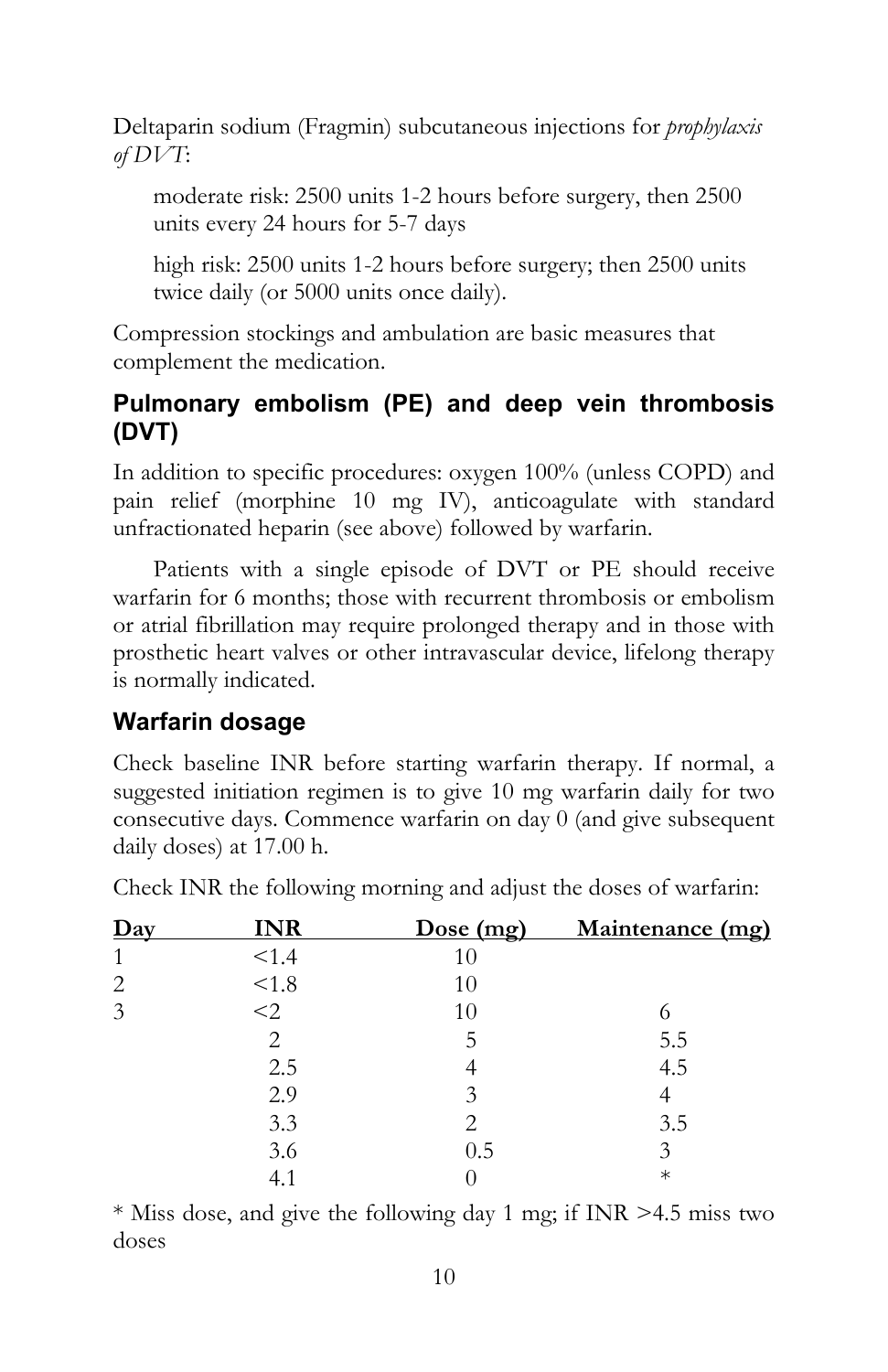The daily dose of warfarin should be adjusted according to the target INR:

| <b>Condition</b>                  | INR       |
|-----------------------------------|-----------|
| Prevention of DVT                 | $2 - 3$   |
| Treatment of DVT or PE            | $2 - 3$   |
| AF                                | $2 - 3$   |
| Acute MI                          | $3 - 4.5$ |
| Mechanical prosthetic heart valve | $3-49$    |

The dose may be altered according to clinical circumstances.

Therapy for idiopathic venous thromboembolism typically includes a 5-to-10-day course of heparin followed by 3 to 12 months of oral anticoagulation therapy with full dose warfarin, with adjustment of dose to achieve an international normalized ratio (INR) between 2.0 and 3.0.

Reversal of anticoagulation is done in patients on warfarin who are undergoing surgical procedures. If INR>1.5 give 2 units of FFP (600 mL) IV over 1 hour plus vit K 1 mg IV (if INR>3 vit K 2 mg IV stat).

## **ANTIPHOSPHOLIPID ANTIBODY SYNDROME (APS)**

Prophylaxis of recurrent arterial/venous thrombo-embolic events includes the following:

#### **Prophylaxis of DVT**

Aspirin + heparin or warfarin.

Aspirin 75–150 mg once a day

Target INR of 2.5–3.5 for all patients with APS treated with oral anticoagulants.

Most patients with definite APS and previous thrombosis should be treated to a target INR of 3.5. The exception could be individuals with only venous events and those at high risk of bleeding, who could be considered for lower intensities of anticoagulation.

Anticoagulate with warfarin indefinitely.

Warfarin is teratogenic and it should not be used in pregnant women.

Do not give anticoagulation if platelet count is less than  $50x10<sup>9</sup>/l$ .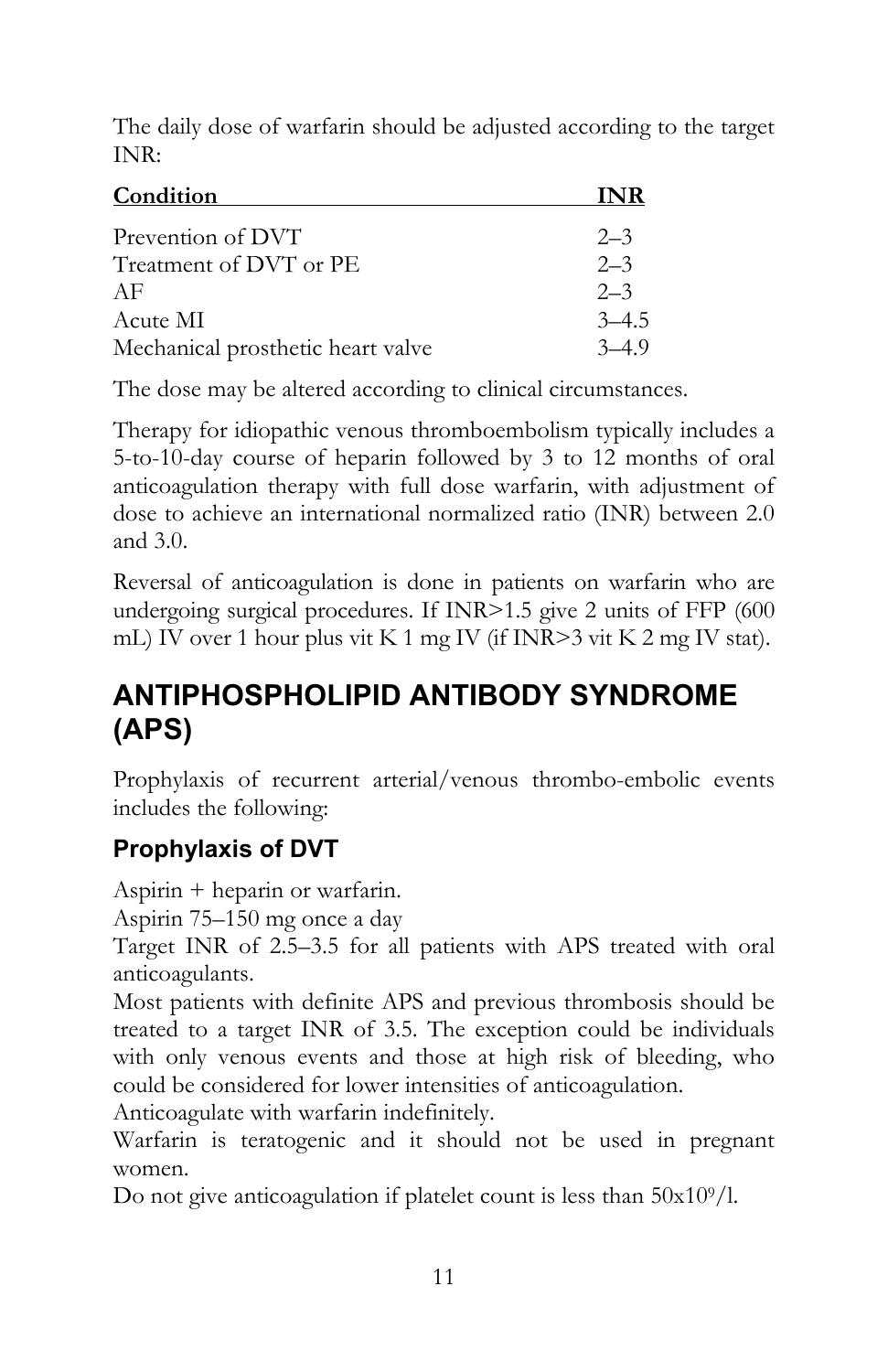#### **Pregnancy in association with antiphospholipid antibodies**

Warfarin is teratogenic! Heparin plus low dose aspirin is more effective than aspirin alone for achieving live birth among women with antiphospholipid antibodies.

Women with history of pregnancy loss, history of thrombotic events or high titre of IgG antiphospholipid antibodies may be treated with 5000 u of unfractionated heparin twice daily. Standard heparin may be substituted for low molecular weight heparin in the treatment of pregnant women with antiphospholipid antibody syndrome:

Deltaparin 5000 – 10000 u od SC + aspirin 75–100 mg od PO.

## **ASCITES**

Salt restriction.

Frusemide 40–120 mg/24 hours + Spironolactone 100 mg/24 hours. Repeated large–volume paracentesis (4–6 litres) with albumin infusion. Six to 8 g of albumin/litre of ascitic fluid removed is administered intravenously during or after the procedure to prevent relative hypovolemia, which usually occurs 3–6 hours later.

## **ATRIAL FIBRILLATION (AF)**

AF is common in patients with renal disease. Short episodes may occur in haemodialysis patients due to volume shifts. Sustained or paroxysmal AF can be managed similarly to non–renal patients with the exception that digoxin is renally excreted and the maintenance dose and frequency must be reduced.

In a patient who presents with AF and a rapid ventricular response rate, there needs to be an urgent assessment for underlying causes such as heart failure, pulmonary problems, hypertension, or hyperthyroidism. Treatment of these conditions may result in reversion to sinus rhythm.

Two standard approaches to converting AF to sinus rhythm are synchronized electrical DC cardioversion and pharmacological cardioversion.

DC cardioversion is indicated in patients who are haemodynamically unstable. The role for cardioversion depends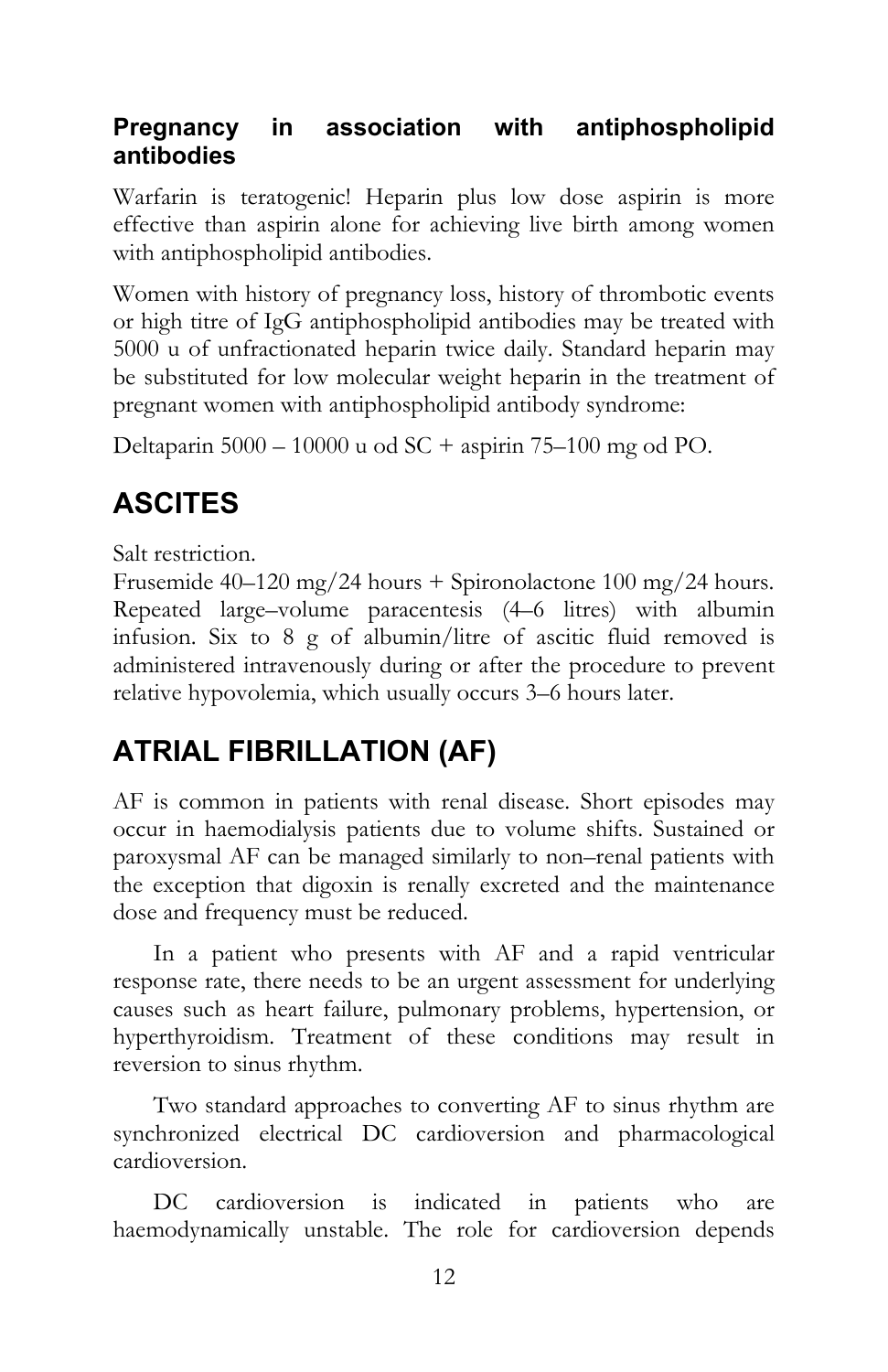upon the duration of the arrhythmia as well as the presence of a reversible aetiological factor.

If the duration of the arrhythmia is 48 hours or less and there are no associated cardiac abnormalities (particularly mitral valve disease or significant left ventricular enlargement due to a cardiomyopathy), there is a low risk of systemic embolization and electrical or pharmacological cardioversion can be attempted after systemic heparinization. Anticoagulation is indicated for three to four weeks after cardioversion.

Patients who have been in AF for more than 48 hours should receive three to four weeks of warfarin prior to and after cardioversion with a target INR of 2.5 (range 2.0 to 3.0).

Medical control of AF and fast ventricular rate can be achieved with amiodarone, digoxin, calcium channel blocker, beta–blocker.

Amiodarone (300 mg in 5% dextrose IV over 20–120 minutes followed by 900 mg in 500 ml 5% dextrose over 24 hours, concomitantly oral 200 mg tds for week one, 200 mg bd for week two and maintenance 200 mg od) may be preferred in patients with a reduced left ventricular ejection fraction.

Digoxin is usually the preferred drug in patients with AF due to heart failure. Digoxin can also be used in patients who cannot take or who respond inadequately to beta–blockers or calcium channel blockers. The dose of digoxin: initiate with two doses of 0.5 mg PO 12 hours apart, followed by 0.25 mg 12 hourly for 2 days. Maintenance dose of digoxin is 0.0625–0.125 mg/day (reduce dose and/or frequency of administration in renal impairment).

In most other situations, a beta blocker or calcium channel blocker is preferred since, in the absence of heart failure, digoxin is less effective for rate control than beta blockers and calcium channel blockers, is less likely to control the ventricular rate during exercise (when vagal tone is low and sympathetic tone is high), has little or no ability to terminate the arrhythmia, and often does not slow the heart rate with recurrent AF.

Beta blockers (sotalol 40–80–160 mg 12 hourly or atenolol 50 mg od) and non-dihydropyridine calcium channel blockers (verapamil 40–120 mg bd PO or diltiazem 60 mg tds or diltiazem SR 60–90–120 mg bd PO) are also effective if heart failure or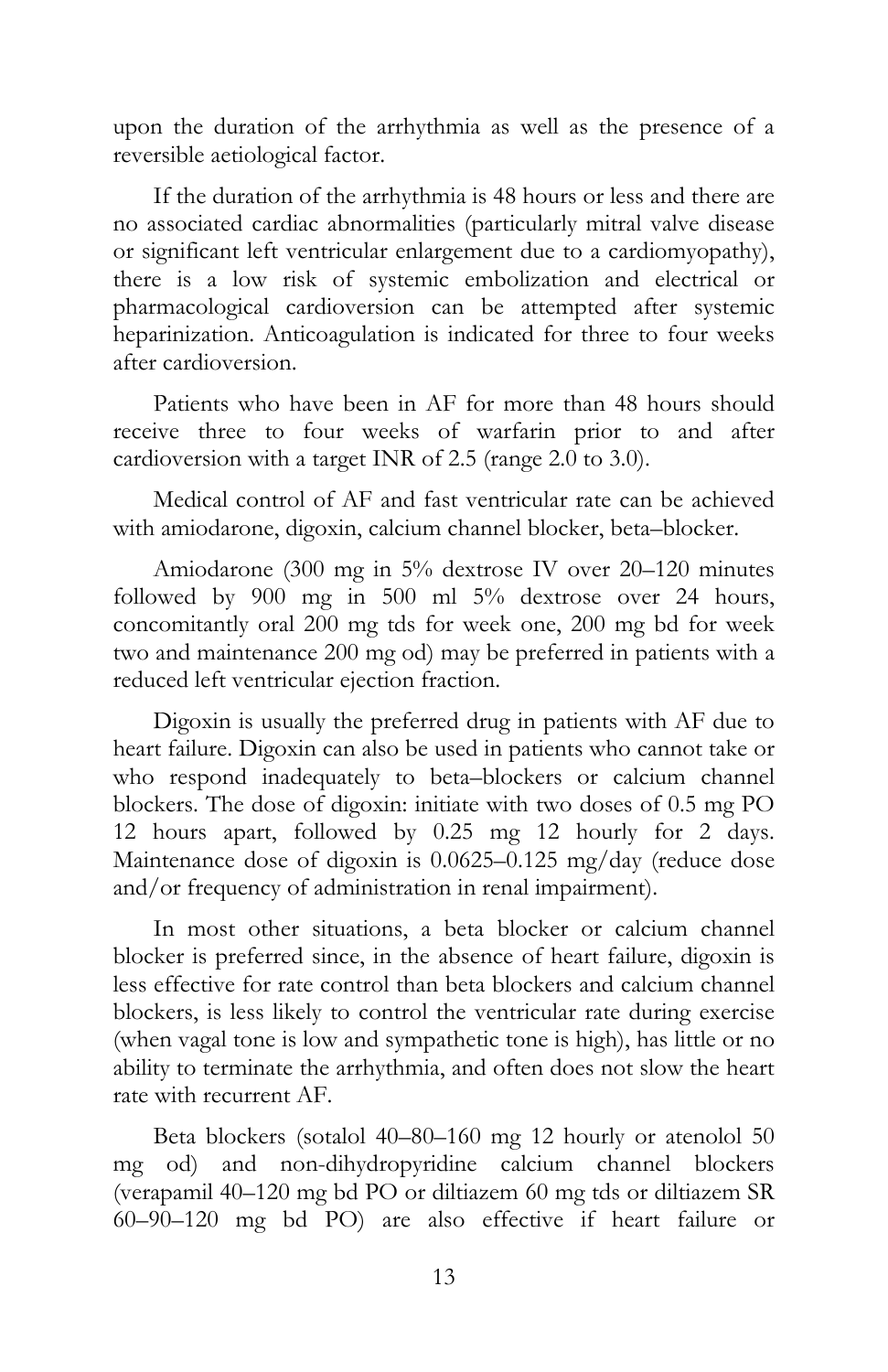hypotension is due to the rapid arrhythmia. NB Diltiazem interacts with calcineurin inhibitors (cyclosporin and tacrolimus) to cause raised cyclosporin/tacrolimus blood levels: in renal transplant recipients or other patients taking these drugs caution is required, plus increased frequency of measurement of blood levels.

Maintenance anticoagulation with warfarin is superior to aspirin. If aspirin is given the dose should be 75–300 mg/day PO.

## **BACTERIAL ENDOCARDITIS**

Take multiple blood cultures before initiating antibiotic therapy if possible. "Blind" therapy: benzyl penicillin 1.2 g four hourly  $IV +$ gentamicin for 2 weeks followed by amoxicillin 1 g TDS for 2 weeks. Specific therapy according to the result of blood cultures. Gentamicin dose should be adjusted according to renal function and blood levels should be closely monitored. Renal toxicity can occur even if recommended therapeutic levels are not exceeded, especially if there is co-administration of loop diuretics.

## **BLADDER CATHETERIZATION (antibiotic prophylaxis)**

Just before the intervention start prophylaxis with either: ciprofloxacin 250 mg bd PO for two days or co-trimoxazole (Septrin) 960 mg bd PO for two days.

## **BODY SURFACE AREA (BSA)**

Appropriate dosage of some drugs used in patients with renal disease is calculated on the basis of body surface area

Body surface area  $=$  square root of [height (cm) X weight (kg)/3600] Nowadays one can use medical calculators or internet site to simplify the calculation of BSA.

## **BOWEL PREPARATION IN RENAL PATIENTS**

Problems with fluid load and risk of severe hyperphosphataemia make "conventional" bowel preparations, eg for colonoscopy, potentially hazardous in patients with renal disease, especially those on dialysis. Picolax (sodium picosulfate with magnesium citrate) is usually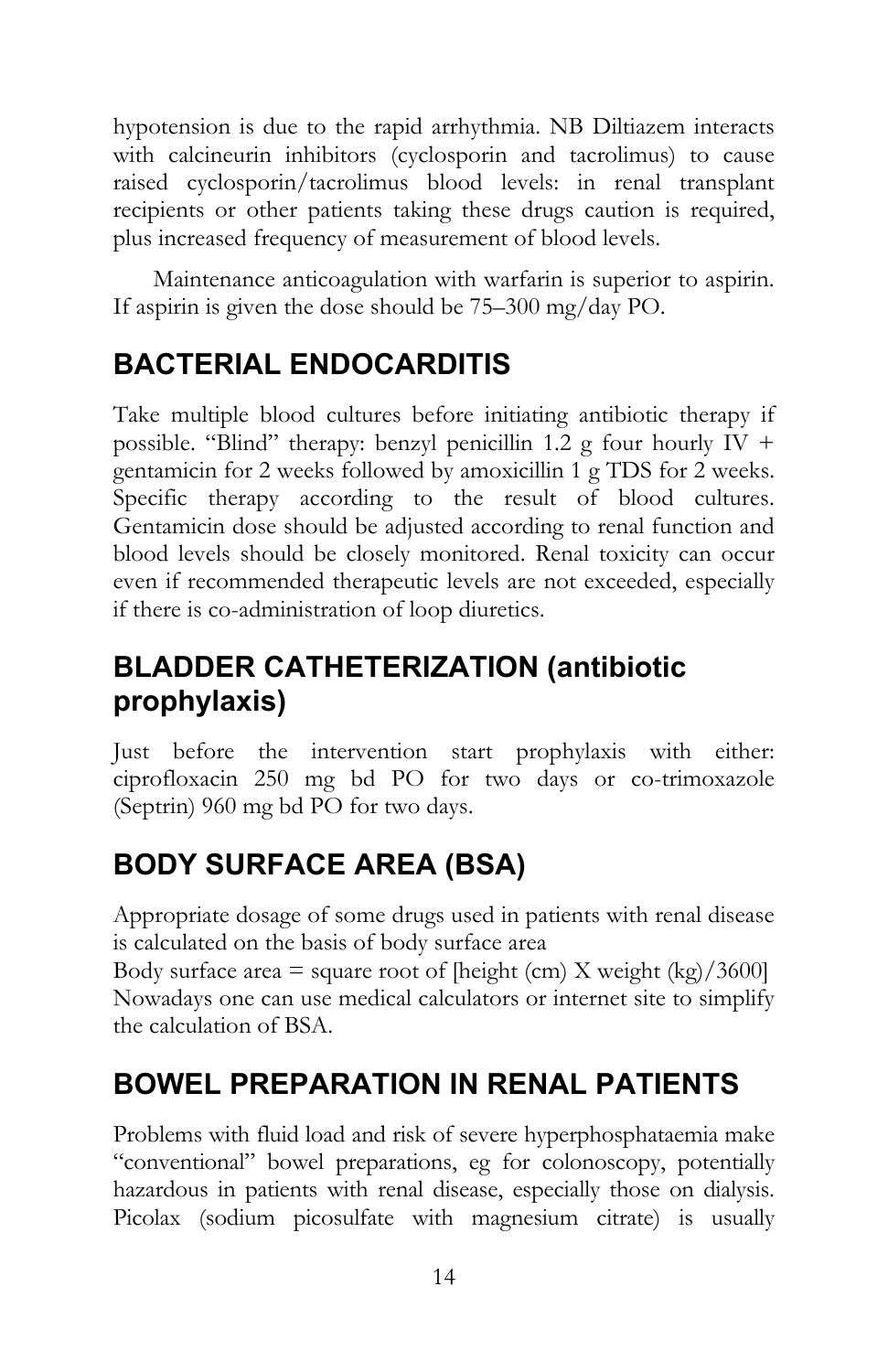effective. One sachet (10 mg), reconstituted in a cup of approximately 150 ml of water, is given 24 hours before procedure and a further sachet 6–8 hours later. Patients on a fluid restriction may need reassessment to compensate for fluid losses during Picolax treatment.

### **BRADYCARDIA**

Stop beta-blockers.

Give atropine 500 µg IV (maximum 3 mg).

The patient may need transvenous pacing if bradycardia is persistent. In an emergency, IV injection of glucagon (50–150 micrograms/kg in 5% glucose) may be lifesaving. Precautions should be taken to protect the airway in case of vomiting.

## **CANDIDIASIS**

Local treatment: nystatin 100,000 u/ml, 1 ml four times/day after food for 7 days, or continue therapy for 48 hours after lesions have resolved; amphotericin B lozenges 4–6 times/d. Amphotericin is preferable because it takes 30 min or so to suck the lozenges. Nystatin suspension can be used as a wash solution for false teeth.

For invasive or systemic candida infection use fluconazole as the least toxic but effective anti-fungal drug.

Mucosal candidiasis: fluconazole 50 mg/day for 14 days.

Oropharyngeal candidiasis: fluconazole day one 200 mg; then 100 mg/day for at least 14 days.

Oesophageal candidiasis: fluconazole day 200 mg on day 1; then 100 mg/day for a minimum of 21 days and for at least 14 days following resolution of symptoms.

Systemic candidiasis: fluconazole 6 mg/kg/d on first day then 3– 6 mg/kg/d. For 70 kg patient this would be 400 mg PO or IV day 1, then 200 mg/daily PO or IV, continue treatment according to the response for at least 28 days.

NB Fluconazole interacts with calcineurin inhibitors (cyclosporin and tacrolimus) to cause raised cyclosporin/tacrolimus blood levels: in renal transplant recipients or other patients taking these drugs caution is required, plus increased frequency of measurement of blood levels.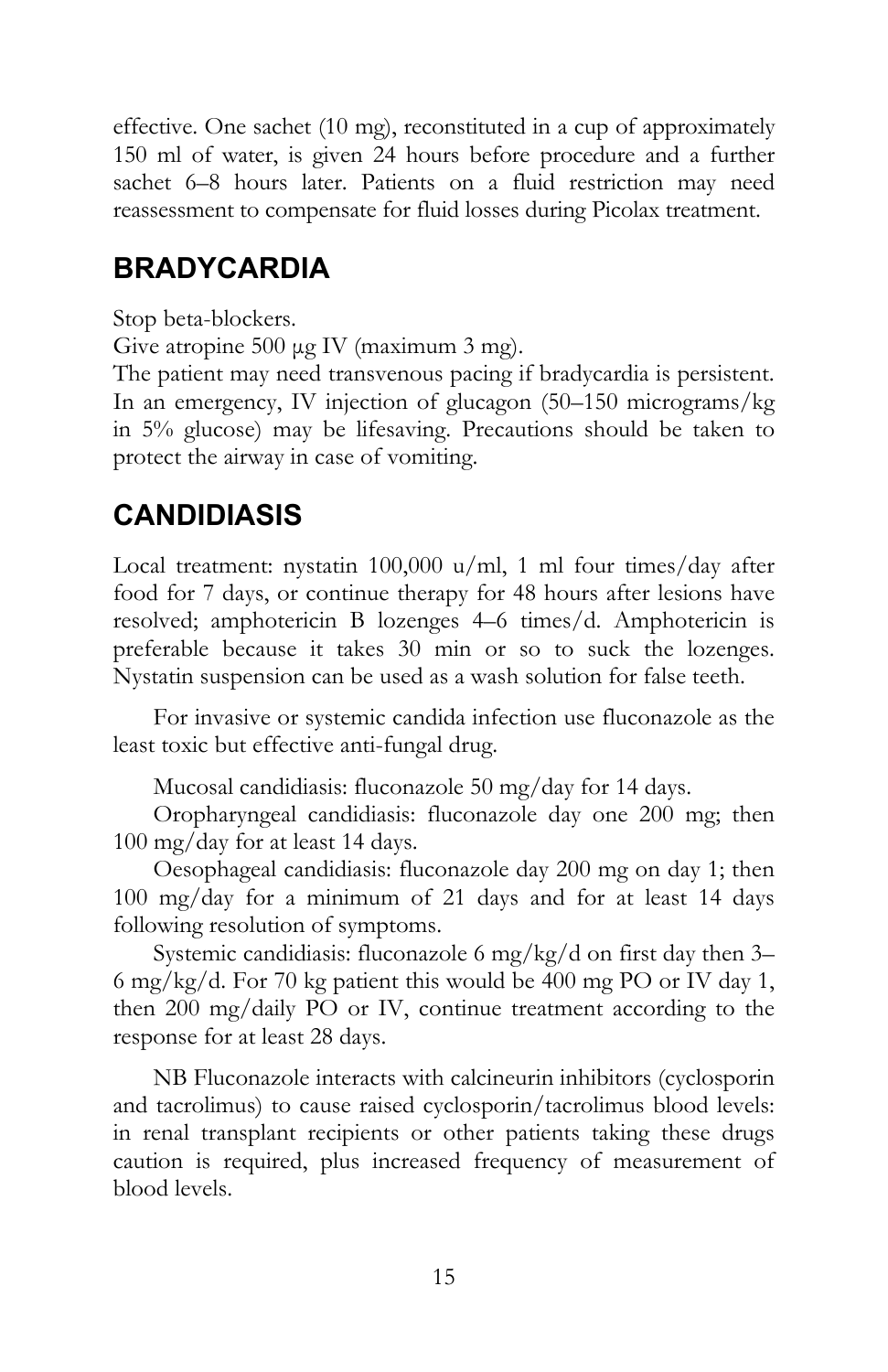Amphotericin B is the standard therapy for the treatment of severe, invasive or life-threatening systemic fungal infections. Method of administration: prepare IV infusion by dissolving amphotericin B in 5% dextrose to a final concentration 0.1 mg/mL. Give a test dose of 1 mg (10 mL of initial infusion) over 20–30 minutes, then  $0.25 - 0.5 - 1.0$  mg/kg (depending on the severity of infection) IV infusion over 4 to 6 hours.

The duration of therapy depends on many variables, but generally high risk patients should be treated for 10 – 14 days after disappearance of symptoms and after the last positive fungal blood culture.

Lipid (liposomal) formulations of amphotericin B are more effective and less toxic (but more expensive). Dose: Abelcet (Wyeth) 5 mg/ml, give as IV infusion, initial test dose 1 mg over 15 minutes, then 5 mg/kg daily for at least 14 days. AmBisome (NeXStar) initial dose 1 mg over 10 minutes then 1 mg/kg daily as a single dose increased gradually if necessary to 3 mg/kg daily as a single dose.

Flucytosine could be used as an additional anti-fungal agent in combination with either amphotericin B or fluconazole for treatment of refractory infections. The dose of flucytosine is 25–50 mg/kg qds IV for up to 7 days.

Caspofungin is a new antifungal drug, with fungicidal activity (against Aspergillus and most Candida species). Administer as a single daily dose of either 50 or 70 mg in 200 ml 0.9% saline IV over 1-h period followed by an infusion of saline 200 ml over the next hour.

#### **CAPD (CONTINUOUS AMBULATORY PERITONEAL DIALYSIS)**

**Antibiotic prophylaxis before PD catheter insertion (Tenckhoff catheter is most commonly used, this name tends to be used generically to mean any PD catheter)** 

 Vancomycin 1 g IV 12 h before the procedure and Cephalozin 0.5–1 g 3 h before the procedure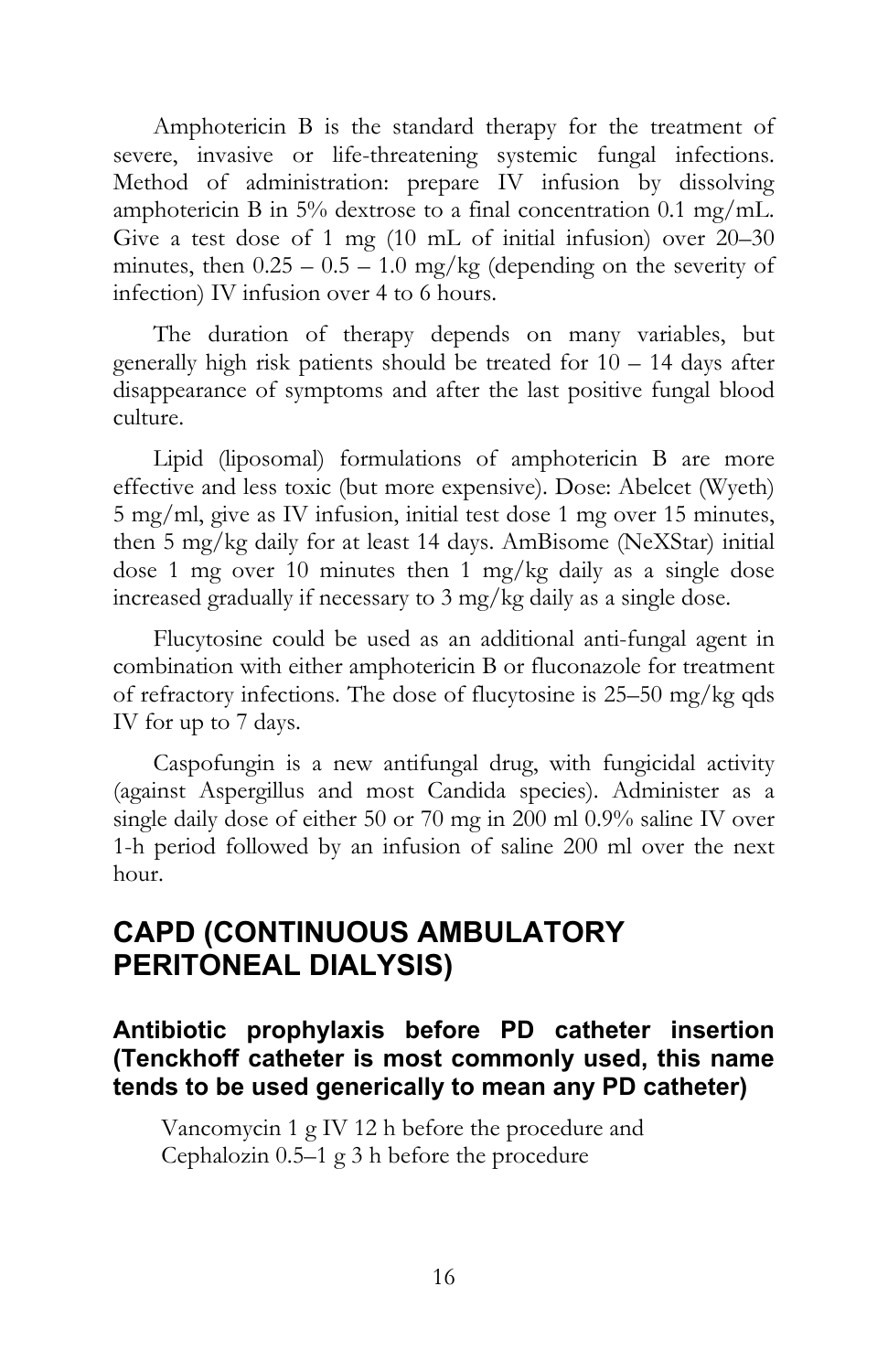#### **Bloody Peritoneal Dialysis (PD) fluid**

Hemorrhage may be benign (retrograde menstruation, minor trauma) and will need treatment if associated with drainage problems (add heparin 500 u to each bag of CAPD fluid). More serious causes of bloody PD fluids are ruptured vessels and may require surgical exploration.

#### **CAPD solutions**

Dianeal: basic glucose/lactate based solution available in three different strengths of glucose: 1.36% (isotonic), 2.27% or 3.86%, getting more hypertonic as the % increases. Each of the three strengths are available in different volumes; the volumes frequently used are 0.5, 1, 1.5, 2, 2.5 and 3 litres.

Nutrineal: 1.1% amino acid solution. Isotonic in terms of its ultrafiltration ability. Used to increase serum albumin levels. A patient can have only one bag (2 L) per 24 hours. Patient must be adequately dialyzed before you start it as the serum urea will go up with the protein absorption. Also used for patients with diabetes mellitus to replace 1 bag a day to reduce sugar calorie load. Better biocompatibility than glucose fluid (Dianeal).

Extraneal: synonym Icodextrin 7.5%. This solution is used for sustained ultrafiltration to control fluid balance. Needs long dwell in usually 8–10 hours, but 6 hours as absolute minimum. Good for "high transporters" who retain fluid badly on long dwells otherwise. Good for patients with diabetes mellitus as can not absorb any glucose load since it is a glucose polymer and the molecule is too big to go through the membrane. If a patient is on insulin and already on CAPD and then a bag is swapped to Extraneal, you have to reduce the insulin that covers that dwell as there is then no glucose absorption where there was before. Only one bag per 24 hours (get maltose build up as a breakdown product).

Physioneal: bicarbonate based fluid in same strengths as Dianeal. Better biocompatibility as no GDP (glucose degradation products) from heat sterilizing as the bag is in 2 compartments until about to be run in to the patient. Also referred as AGE's (advanced glycosylation end products) which do the damage to the peritoneal membrane long term.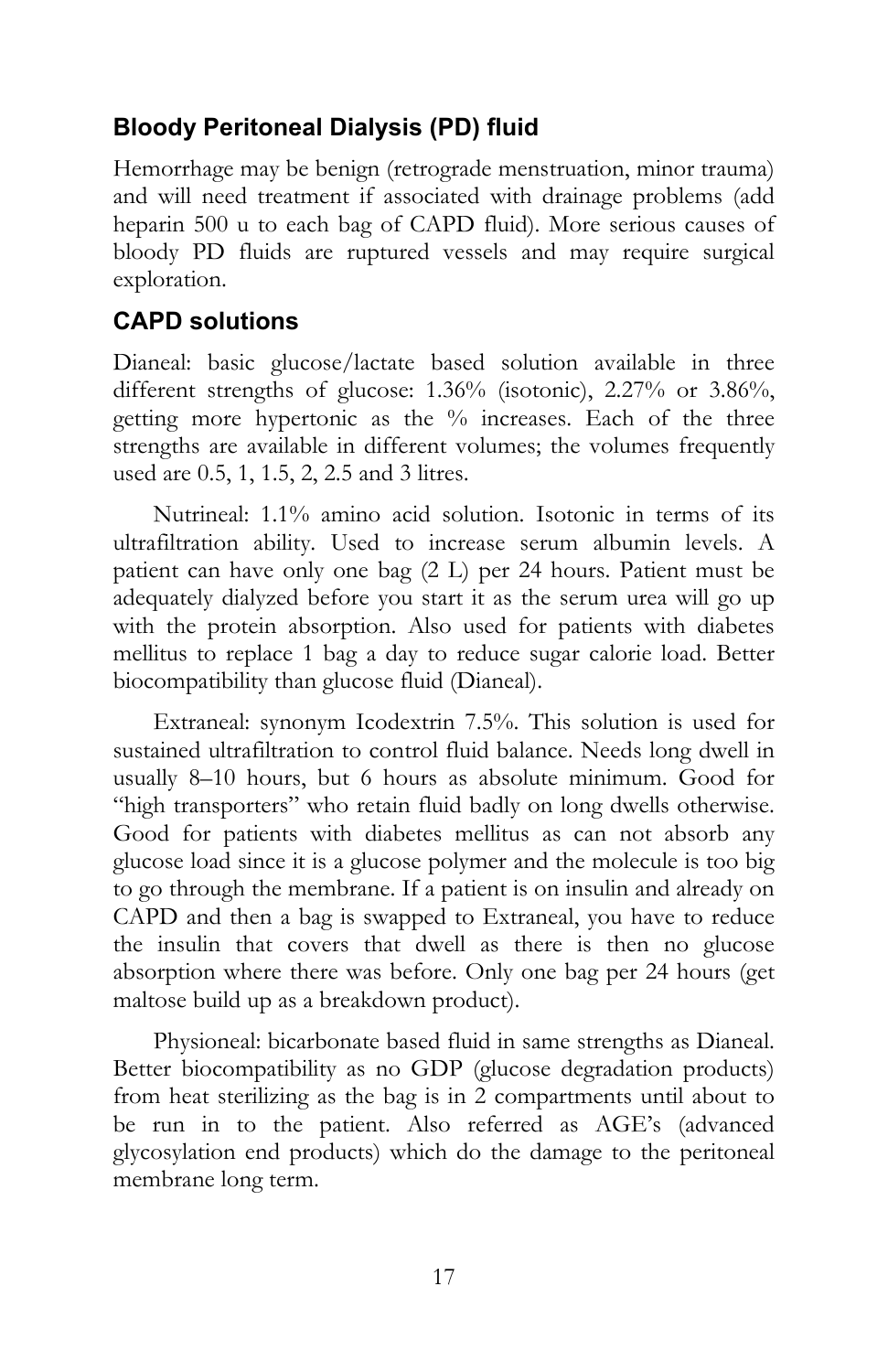#### **Catheter blockage or poor drainage of CAPD fluid**

Check  $X$  – ray plain film of the abdomen to see whether the catheter is malpositioned.

If catheter is flipped in upper abdominal quadrants administer laxatives: senna 2–4 tbl od PO usually at night or lactulose 15 ml od PO. If the catheter does not flip to lower abdominal quadrant give more potent laxative eg sodium picosulfate one sachet of 10 mg od PO. Finally, if all these measures are without effect, and if there is an expertise - try various guide wire techniques. If all of these procedures fail, there may be a need for surgical repositioning, laparoscopic if possible.

If the blockage is due to fibrin use urokinase either 25,000 U in 2 ml saline, leave in the catheter for 2–4 hours or make up to 50 ml with isotonic saline and infuse into catheter via a pump at 2 ml/min for 24 h. Alternative is heparin 5,000 u plus urokinase 5,000 u made up to 50 ml with isotonic saline.

#### **Colonoscopy in CAPD patient**

Drain the dialysate before the procedure. After the procedure inject gentamicin into the bag and leave for 6 hours, the dose of gentamicin is dependent on the body weight (see below).

#### **Contamination protocol for peritoneal dialysis**

(Split patient line or Tenckhoff; titanium connector pulled out or disconnected; hole in PD fluid bag or lines; touch contamination followed by PD fluid flow)

Vancomycin 500 mg, distilled water for injection 10 ml, 10 ml syringe, green or orange needle. Connect 10 ml syringe and green needle. Draw up 10 ml of distilled water and add to vancomycin powder. Shake gently to mix and withdraw all 10 ml into the same syringe. Change to orange needle. Inject into new PD bag. Mix well. Drain in dialysis fluid and leave for 6 hours. Continue dialysis as normal.

The other alternative is gentamicin. Gentamicin dose dependent on the weight of patient:

| Patient weight (kg) | dose of gentamicin (mg) |
|---------------------|-------------------------|
| $20 - 40$           | 40                      |
| $41 - 60$           | 60                      |
| $61 - 100$          | 80                      |
| 101 or more         | 120                     |